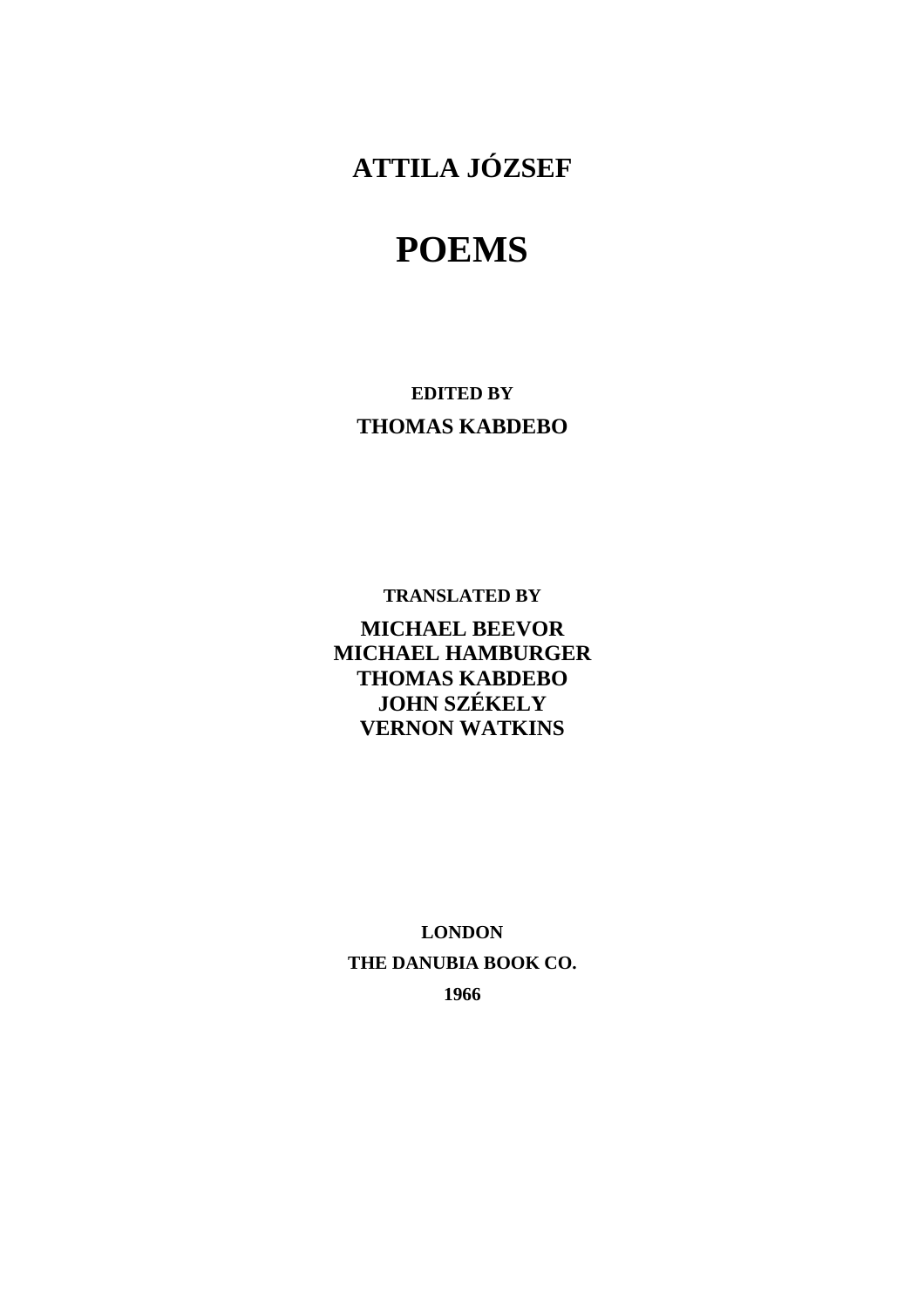# **CONTENTS**

# Curriculum Vitae

| With a pure heart.                   | (Tiszta szívvel)     |
|--------------------------------------|----------------------|
| At last.                             | (Végül)              |
| Attila József.                       | (József Attila)      |
| Bed-rock.                            | (Biztató)            |
| Kings of Bethlehem.                  | (Betlehemi királyok) |
| Grief.                               | (Bánat)              |
| Night on the outskirts               | (Külvárosi éj)       |
| Tell me what lies in store for a man | (Mondd)              |
| Ode.                                 | (Óda)                |
| Consciousness.                       | (Eszmélet)           |
| Mother.                              | (Mama)               |
| Lullaby.                             | (Altató)             |
| Humans.                              | (Emberek)            |
| Belated lament.                      | (Kései sirató)       |
| By the Danube.                       | (A Dunánál)          |
| It deeply hurts.                     | (Nagyon fáj)         |
| Welcome to Thomas Mann.              | (T. Mann üdvözlése)  |
| Ars poetica.                         | (Ars poetica)        |
| There was beauty.                    | (Gyönyörűt láttam)   |
| Behold I have found my land          | (Ime hát)            |
|                                      |                      |

Notes.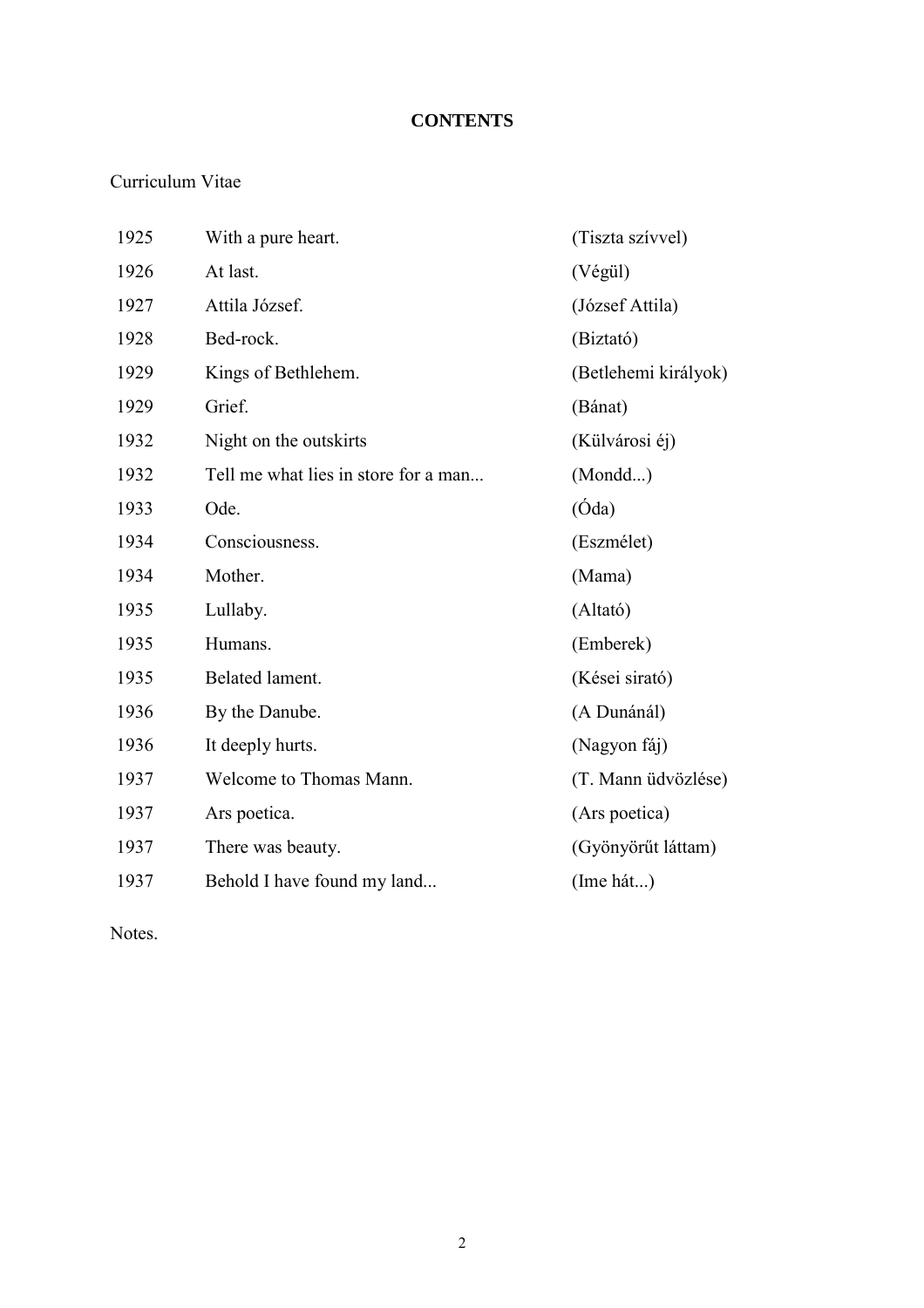#### **Curriculum Vitae.**

I was born in Budapest in 1905 and I am Greek Orthodox by religion. My father, the late Áron József left the country when I was three years old and the National Council in Aid of Children sent me to live with foster-parents in Öcsöd. Here I lived until I was seven and I even started working, as a swineherd like most poor children in the country. When I was seven years old my mother, the late Borbála Pőcze, brought me back to Budapest and enrolled me for the second class at elementary school. My mother supported us (my two sisters and myself) by taking in washing and doing domestic work. My mother worked at a number of different houses and was away from home from morning till evening, so I was left without any parental supervision, stayed away from school and played about in the streets. In the reader for the third class, however, I found some interesting stories about King Attila and threw myself in reading books. These tales about the King of the Huns interested me not simply because my name was Attila but also because my foster-parents in Öcsöd had always called me Pista. They consulted the neighbours about the name Attila and I heard them come to the conclusion that there was no such name. This astounded me, I felt they were casting doubt on my very existence. I think the discovery of these stories about King Attila had a decisive effect on all my ambitions after that. In the last analysis perhaps it was this experience that led me to literature, that made me a thinking person, the kind of person who would listen to the opinions of others but would examine them carefully in his own mind, the kind of person who would answer to the name of Pista until it was shown that his name was really Attila, as he himself had always thought.

War broke out when I was nine and our lot became progressively worse. I did my share of queuing. There were occasions when I joined a queue at the foodstore at nine o'clock in the evening and just when my turn was coming at half past eight the next morning they announced that all the cooking fat had gone. I helped my mother as best I could. I sold fresh water in the Világ Cinema, I stole firewood and coal from the Ferencváros goods station so that we should have something to burn. I made coloured paper windmills and sold them to children who were better off, I carried baskets and parcels in the Market Hall, and so on. In the summer of 1918 I had a holiday in Abbazia on the Dalmation coast under the auspices of the King Karl Holidays for Children Fund. My mother was now ill with a tumour of the uterus and I applied on my own for assistance from the National Council in Aid of Children. So I went to Monor, and spent a short time there. Returning to Budapest I sold newspapers and I trafficked like a little banker in postage stamps and, later, in the white and yellow inflation money. During the Rumanian occupation I worked as a boy waiter selling bread in the Café Emke. I was at the same time attending secondary school, having passed the five classes of elementary school.

My mother died in 1919 at Christmas time. The Orphans' Board appointed Dr. Ödön Makai, now deceased, to be my guardian. One year I served all spring and summer on the tugs Vihar, Török, and Tatár of the Atlantica Ocean Shipping Company. At this time I took my exams, as a private student, for the fourth class of secondary school. Then my guardian and Dr. Sándor Geisswein sent me to train as a novice with the Salesian Order at Nyergesújfalu. I only spent two weeks there since I am Greek Orthodox and not Roman Catholic. From there I went to Makó where, shortly afterwards, I got a free place at Demke college. During the summer I taught at Mezőhegyes in order to earn my board and lodging. I passed out of the sixth class at Grammar School with full marks in spite of the fact that, lacking the guidance of a good friend, I had several times tried to commit suicide as a result of my troubles at puberty. My first poems appeared at this time: 'Nyugat' published some of my poems written at the age of 17. They took me to be an infant prodigy but it was just the fact that I was an orphan.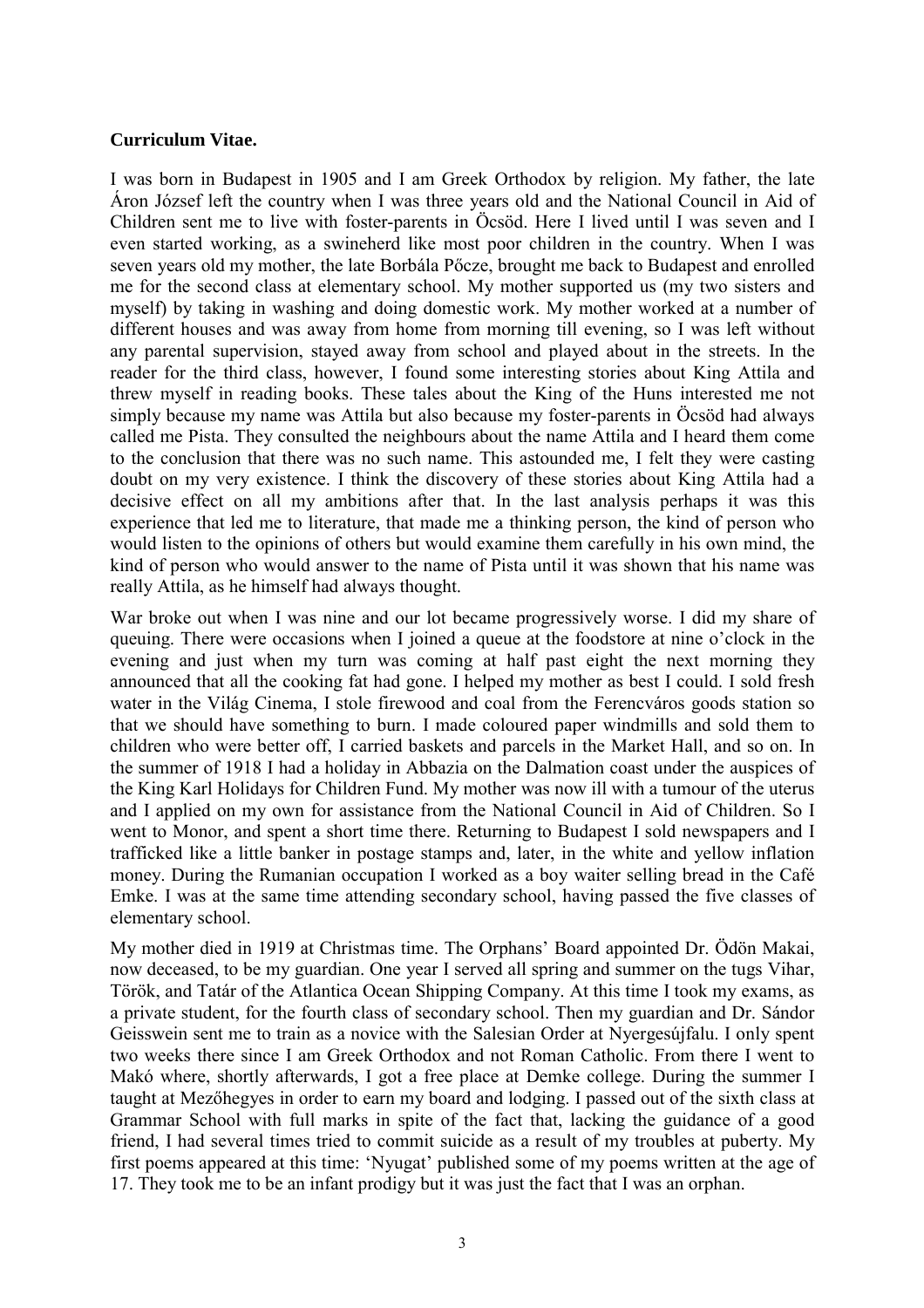After passing out of the sixth class I left grammar school, and the College, because I felt very idle in my loneliness. I did no studying because I always knew the lesson perfectly well after the teacher had explained it, my full marks bore witness to that. I went to Kiszombor as a crop watchman and day-labourer, then I became a private teacher. However two of my old teachers were kind enough to urge me to take my matriculation certificate and I decided to do so. I took the examinations for the seventh and eighth classes together and thus passed out a year earlier than my class-mates. I only had three months to prepare, however, which is why I just got a 'good' in the seventh class exam and only a 'satisfactory' in that for the eighth class. My Matriculation Certificate was better than my mark in the eighth class exam: I got 'satisfactory' only in Hungarian and History. It was at that time that I was prosecuted for blasphemy for one of my poems. The High Court acquitted me.

After that I hawked books for a time here in Budapest, then, at the time of the inflation, I worked as a clerk in the Mauthner private banking establishment. After the introduction of the Hintz system I was transferred to the accounts department and shortly after this, much to the annoyance of my senior colleagues, I was entrusted with supervision of the currency values to be issued on accounts days. My enthusiasm was somewhat dampened by the fact that, in addition to my own work, my senior colleagues used to foist some of their work onto me. Nor did they omit to chaff me about my poems appearing in the press. "I used to write poetry when I was your age" - they would say. Some time later the bank failed.

I decided once and for all that I would be a writer and I would find some employment closely connected with literature. I enrolled myself for Hungarian and French Philosophy in the Arts Faculty of Szeged University. I attended 52 hours of lectures and seminars a week, 20 hours of which were necessary for my end of term examination, which I passed with distinction. I ate when and where I could and I paid my rent out of the royalties on my poems. It made me very proud that Professor Lajos Dézsi declared me to be competent to undertake independent research work. But all my hopes were blasted when Professor Antal Horger, who was my examiner in Hungarian Philology, called me up for interview and before two witnesses - I still know their names, they are teachers now - stated that as long as he was there I should never become a secondary school teacher because, as he said, "the kind of person who writes this sort of poem" - and here he held up a copy of the periodical 'Szeged' - "is not to be trusted with the education of the rising generation". The irony of fate is often mentioned and this really is a case in point. This poem of mine, 'With a Pure Heart', became quite famous. Seven articles have been written about it, Lajos Hatvany in more than one place described it as a representative document of the whole post-war generation 'for future ages', Ignotus, writing about it in 'Nyugat', said that he had "cradled and fondled this beautiful poem in his soul, murmured and mumbled over it" and in his 'Ars Poetica' he made this poem the model of modern poetry.

The next year I went to Vienna and enrolled at the university there. I was then twenty years old. I made my living by selling newspapers outside the Rathaus-Keller restaurant and cleaning the premises of the Collegium Hungaricum. The director, Antal Lábán, put a stop to this when he heard about me. He gave me lunch in the Collegium and arranged some pupils for me. I coached the two sons of Zoltán Hajdu, Managing Director of the Anglo-Austrian Bank. From a frightful hovel in Vienna where, for four months, I hadn't even any sheets, I went straight to Hatvan as a guest in the mansion of the Hatvany family. Then the lady of the house, Mrs. Albert Hirsch, paid my travelling expenses for me to go to Paris at the end of the summer. I enrolled myself at the Sorbonne. I spent the next summer at the sea-side in a fishing village on the South of France.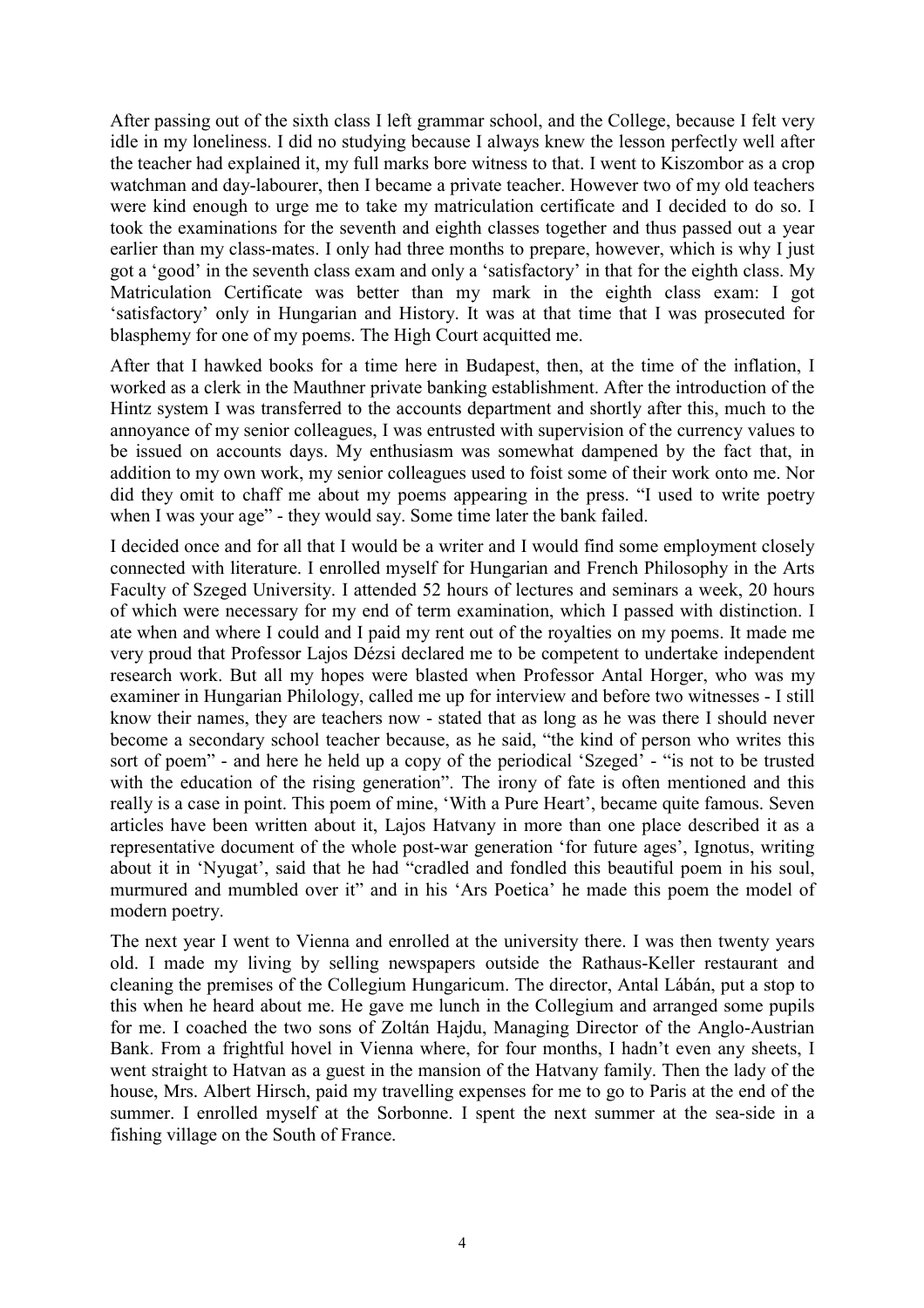After that I came to Budapest. I attended two terms at Budapest University. I didn't take my teacher's diploma since, in view of Antal Horger's threat, I thought I wouldn't get a post anyway. Then when the Foreign Trade Institute had just started up I was employed there on French correspondence. (I think that my former manager, Mr. Sándor Kóródi would be quite willing to supply a reference.) Then I was overtaken by a succession of such unexpected blows that however toughened I was by life I simply could not go on. The National Health Service first sent me to a sanatorium, then I was recommended for National Assistance, because of severe depression. I left my job since I realised that I could not stay on as passenger in a young growing institution. Since then I have been living on my writing. I am the editor of 'Szép Szó', a literary and critical periodical. Apart from my mother tongue Hungarian I read and write French and German, I am experienced in Hungarian and French business correspondence, and I am a good typist. I have learnt shorthand and with a month's practice would regain my speed. I am familiar with the technicalities of printing and can express myself clearly and precisely. I consider myself to be honest and I am, I think, intelligent and a hard worker.

(1937)

(Attila József died in the same year.)

*Translated by Thomas Kabdebo and Michael Beevor*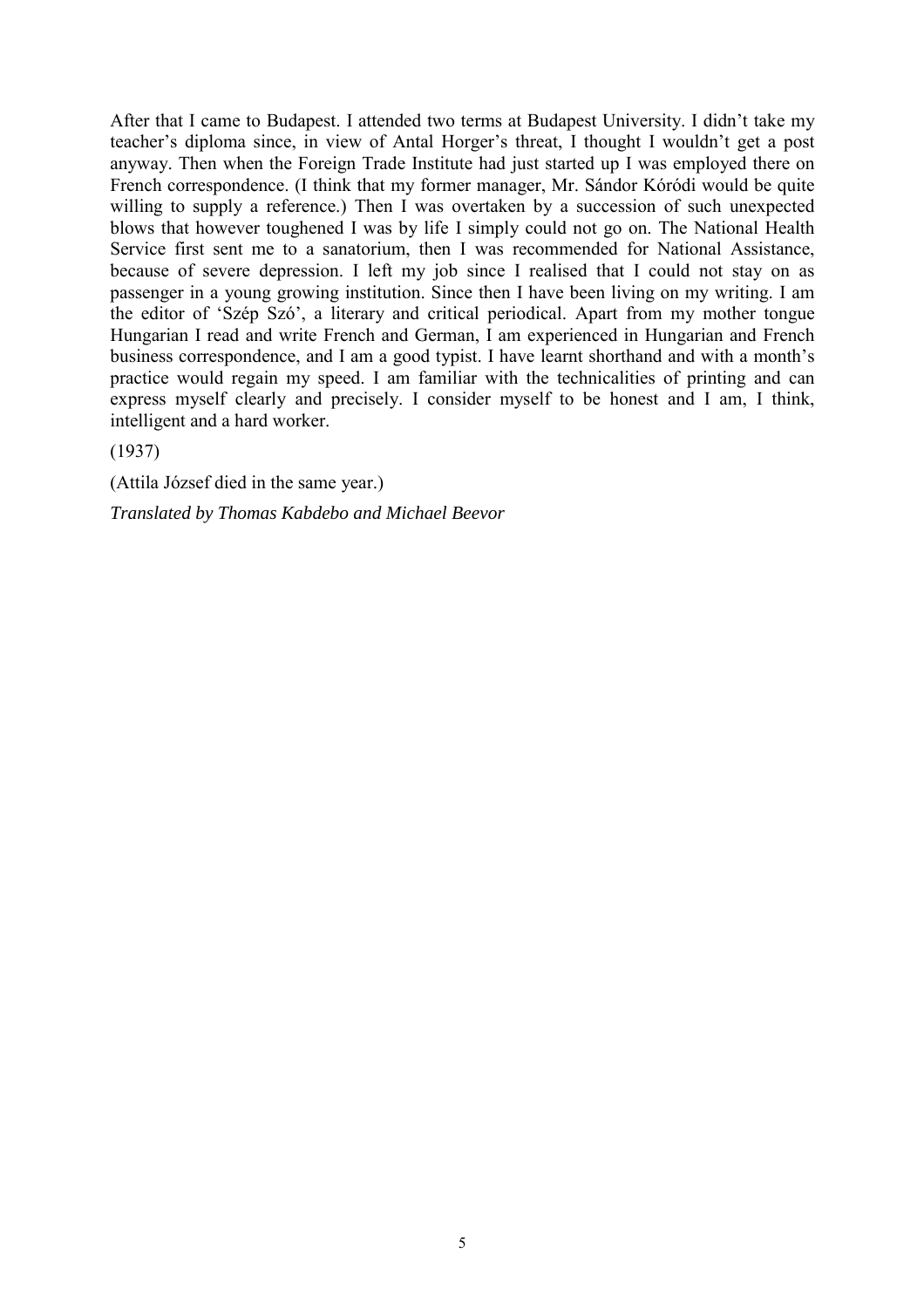### **With a pure heart.**

1925

Without father without mother without God or homeland either without crib or coffin-cover without kisses or a lover

for the third day - without fussing I have eaten next to nothing. My store of power are my years I sell all my twenty years.

Perhaps, if no else will the buyer will be the devil. With a pure heart - that's a job: I may kill and I shall rob.

They'll catch me, hang me high in blessed earth I shall lie, and poisonous grass will start to grow on my beautiful heart.

*Translated by Thomas Kabdebo*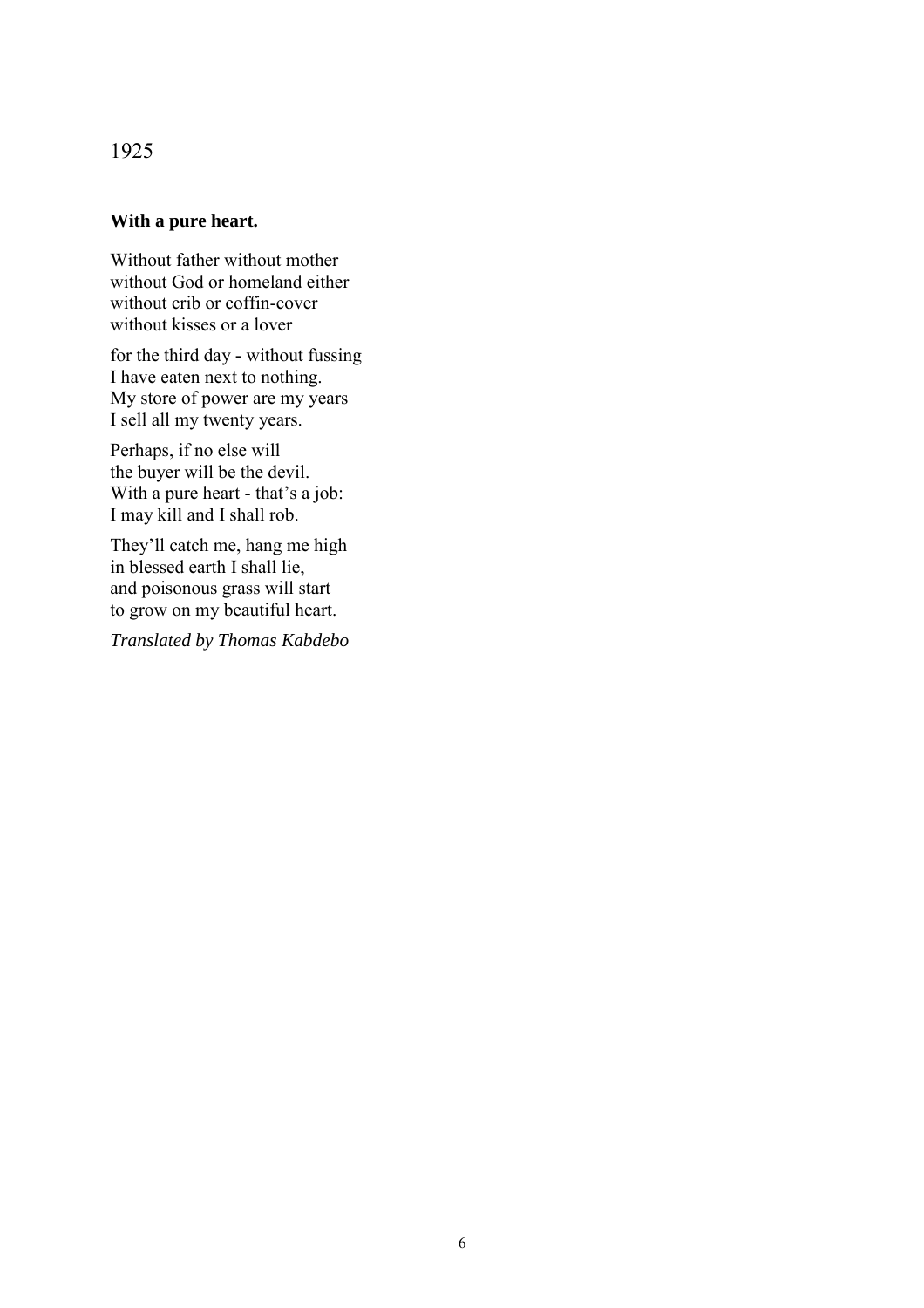#### **At last.**

I have scrubbed boilers, I have cut seedlings, On rotting straw mattresses I've found sleep; Judges have sentenced me, fools have mocked me, My glitter poured forth from cellars deep. I've kissed a girl who sang even as she was baking someone else's bread, I was given clothes and I gave books to peasants and to workers instead. I was in love with a well-to-do girl but her own class wrested her from me; I ate but once every other day and I got an ulcer finally. I've felt that the world, too, was a turning inflamed stomach and that slimy thing, our dyspeptic love was our mind, while war was nothing but bloody vomiting. Since sourish silence has filled our mouth, I kicked my heart that it might shout with rage. How could my active mind content itself with lulling songs composed for a wage. They offered money for my great vengeance; Priests have said: trust in the Lord, my son. And I knew, he who returned empty-handed, with axes and hoes and stones would come. I have flashing eyes and the will to win, and I must have the willingness, the means to do justice and so to take sides with these severest of memories. But what concern are memories to me? Rather, I lay my worthless pencil down and start grinding the scythe's edge instead, for time is ripening in our land with a silent, threatening sound.

*Translated by John Székely*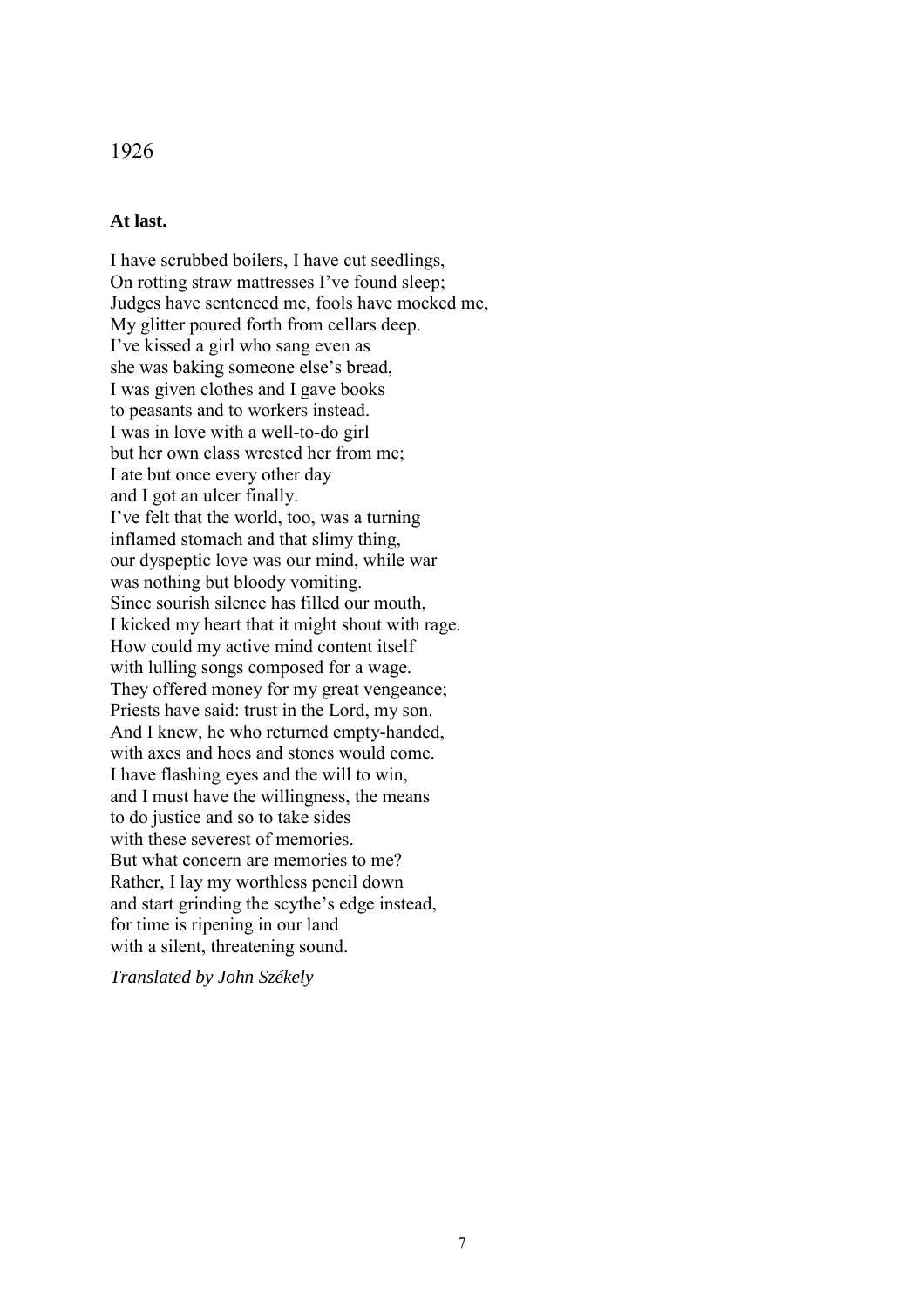#### **Attila József**

Gay and good was he, though headstrong, yes, when it came to right or wrong. Good food he liked, and in his sphere resembled God himself since long. The coat he wore did once belong to a Jewish doctor. His dear relatives said: "Clear out of here!" To Greek Orthodoxy did he adhere which gave him a priest but no sweet song. In him died all the thinking throng.

And now let all be of good cheer.

*Translated by R. Bonnerjea*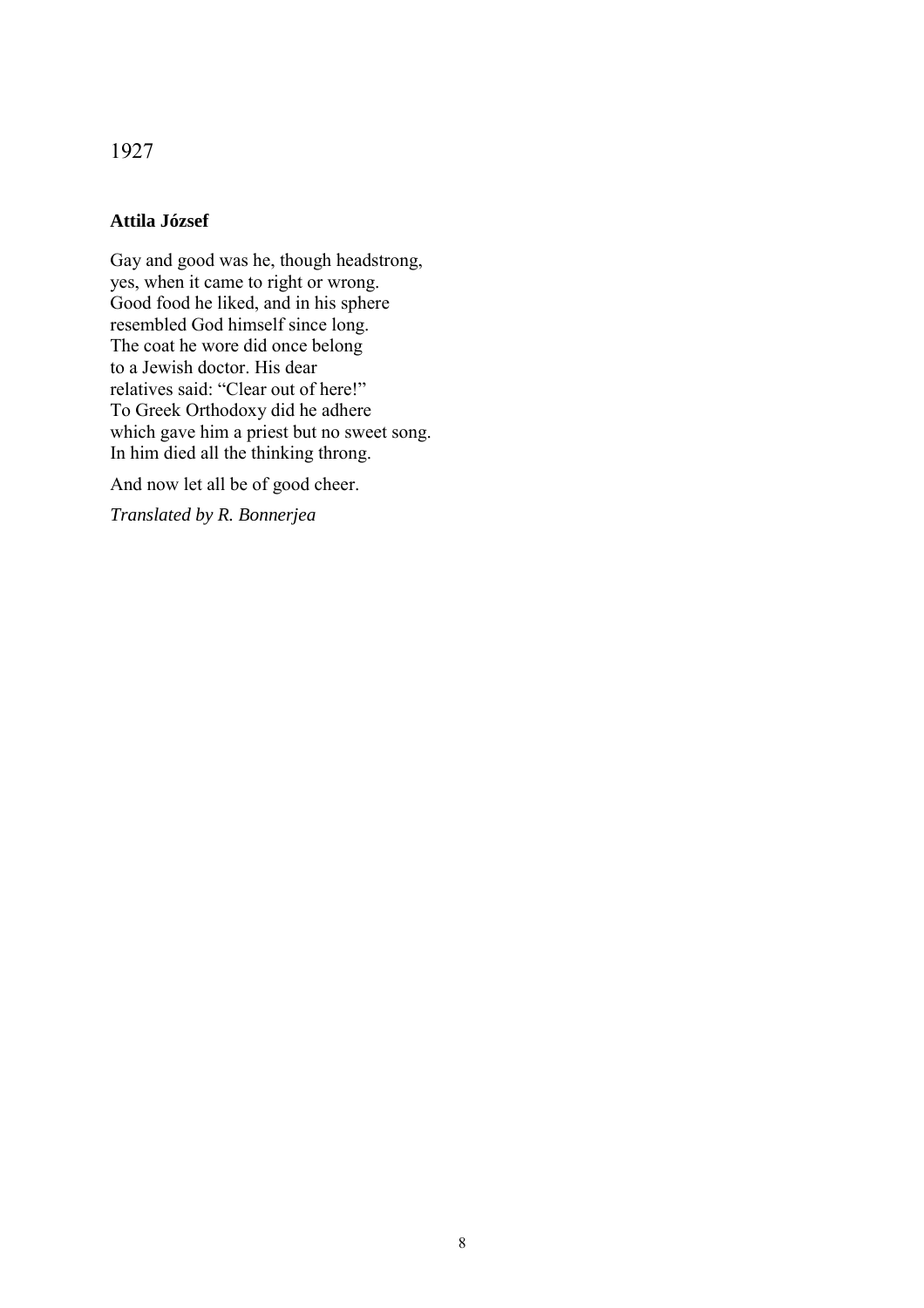#### **Bed-rock.**

In China swings the mandarin. New death from cocaine poisoning. With rustling straw and so to sleep. New death from cocaine poisoning.

Though shop windows be dressed to kill, poor men see right through to the till. With rustling straw and so to sleep. Poor men see right through to the till.

Help yourself to sausage and bread. Guard well your life and keep your head. With rustling straw and so to sleep. Guard well your life and keep your head.

And then one day by hook or crook You'll find a wife who'll kiss and cook. With rustling straw and so to sleep. You'll find a wife who'll kiss and cook.

*Translated by Michael Beevor*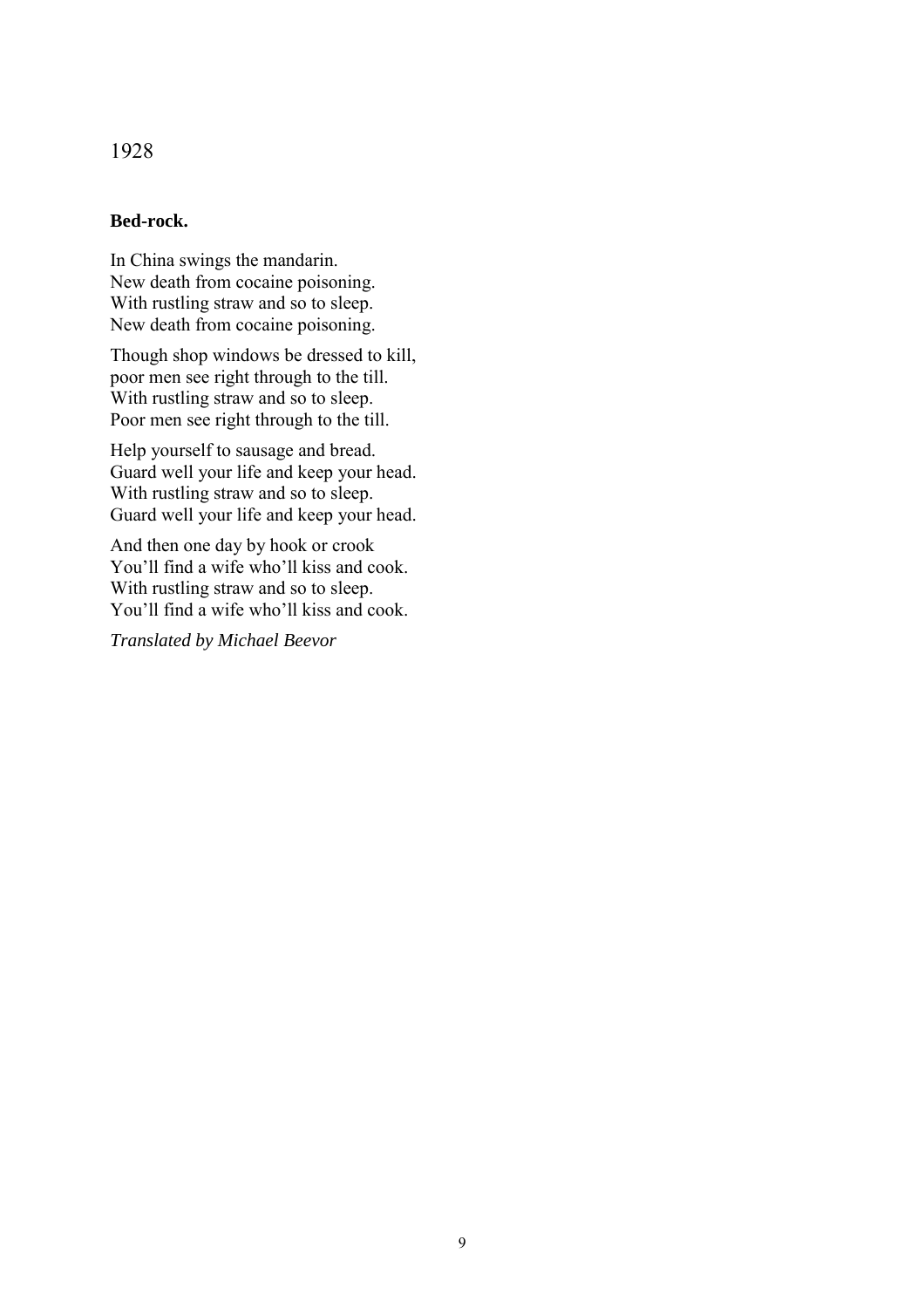#### **Kings of Bethlehem.**

Little Jesus, God bless Thee, God bless Thee, Royal kings we are all three. Above us shone a blazing star, on foot we've come from very far. A little lamb so surely said that Jesus Christ lay here in bed. My name is King Melchior, Help me, help me, my dear Lord.

Good day to you, Son of God, Son of God, Silly old priests we are not. News of your birth has travelled far, King of the poor we've heard you are. Hence our little visitation, heaven's kingdom's our salvation. My name's Jasper and I think I'm a kind of worldly king.

Greetings to you, Saviour, Saviour, Our land is much sunnier. All our sausage we have eaten, our fine boots look weatherbeaten, six handfuls of gold we have got, also incense in a big pot. King Balthazar, yes, that's me: The Saracen of the three.

Flushes-blushes sweet Mary, sweet Mary, little mother she's happy. Casting down her eyes she peers at her Jesus through her tears; hear the shepherds' music-playing, feeding time bears no delaying. Kindly three kings make your bow, I must bid you farewell now.

*Translated by John Székely*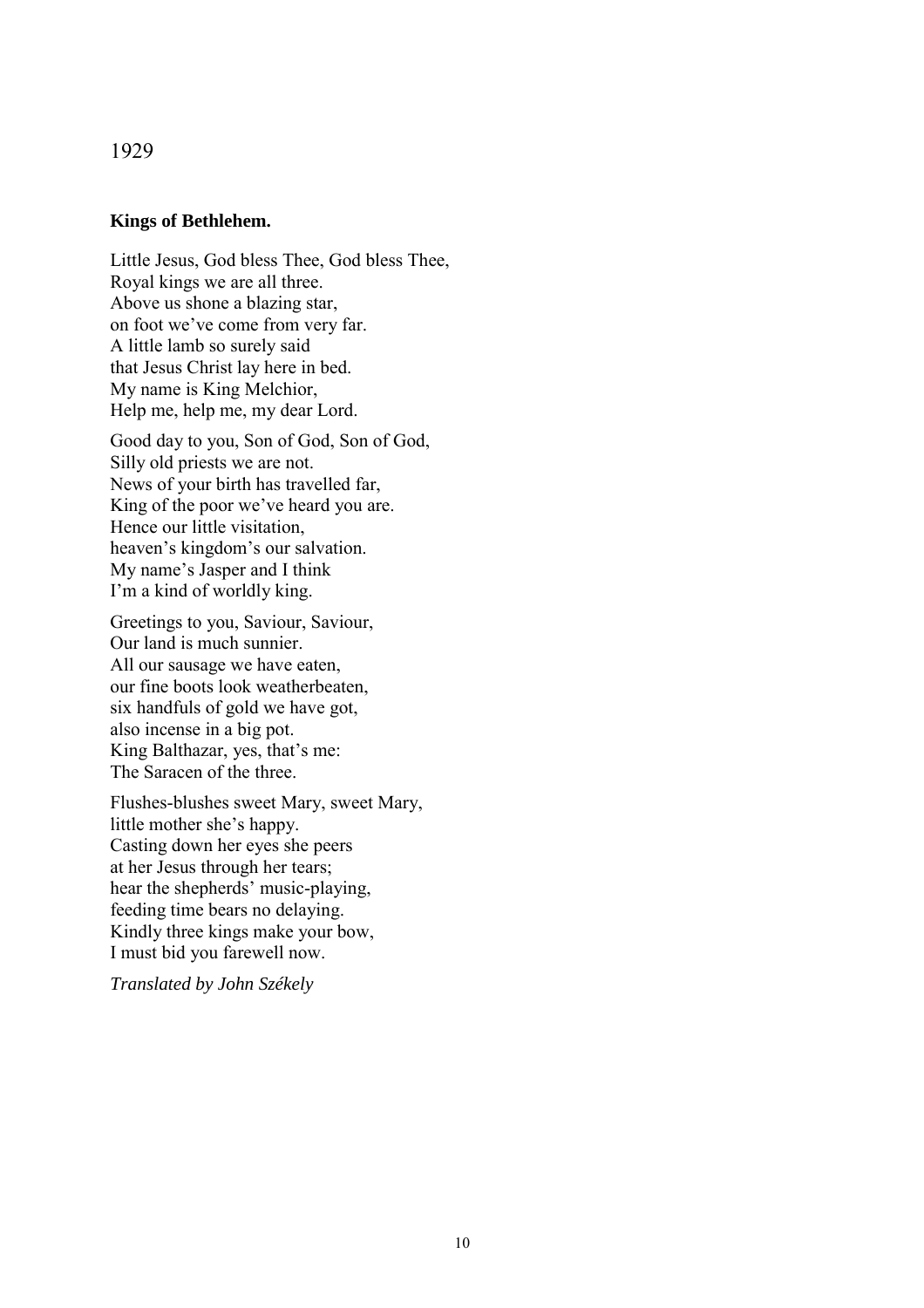#### **Grief**

In my eyes grief dissolves; I ran like a deer; Tree-gnawing wolves In my heart followed near.

I left my antlers A long time ago; Broken from my temples, They swing on a bough.

Such I was myself: A deer I used to be. I shall be a wolf: That is what troubles me.

A fine wolf I'm becoming. Struck by magic, while All my pack-wolves are foaming, I stop, and try to smile.

I prick up my ears As a roe gives her call; Try to sleep; on my shoulders Dark mulberry leaves fall.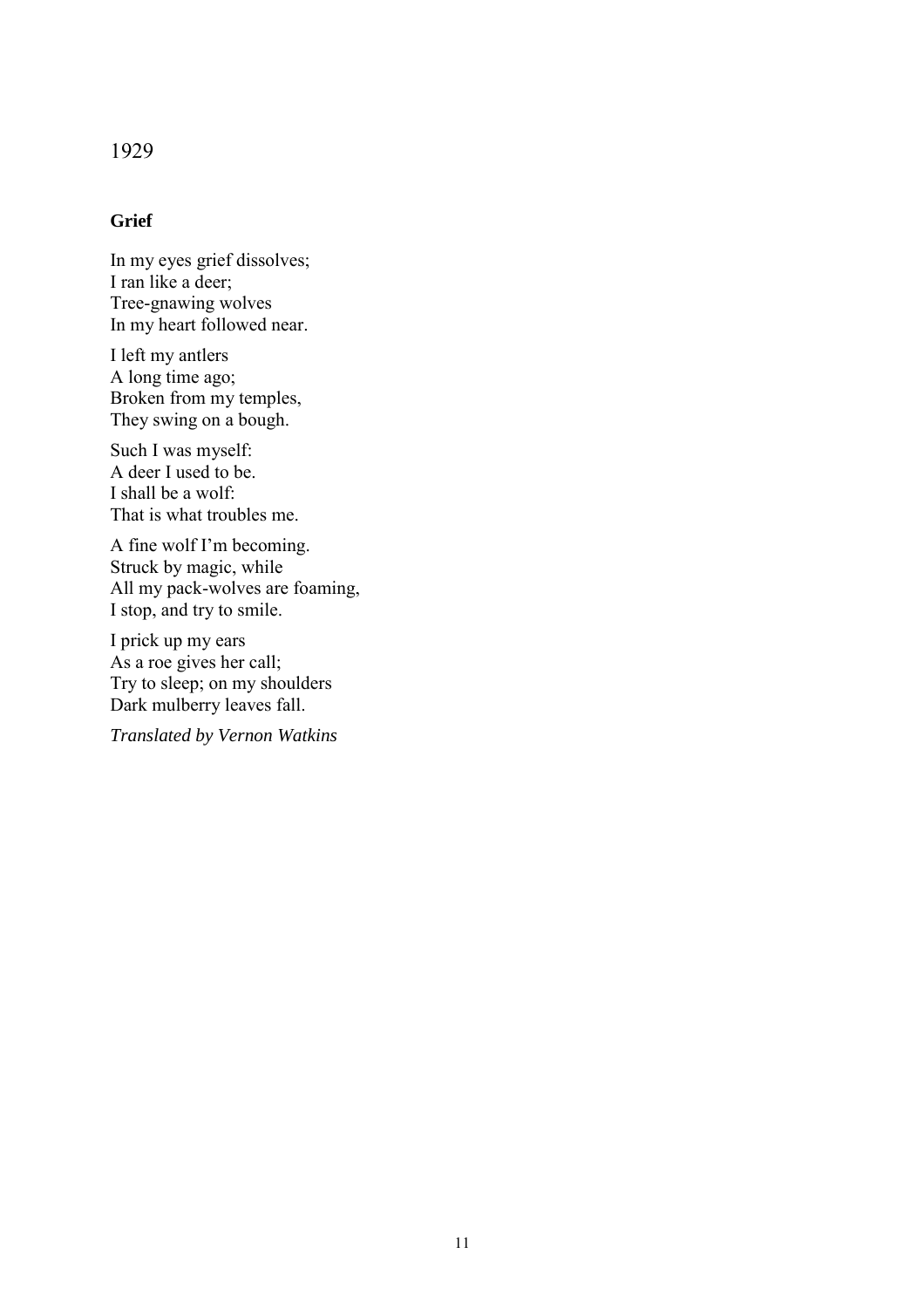#### **Night on the outskirts.**

Slowly the light's net is lifted Out of the yard, and our kitchen Fills with darkness Like the hollows deep in a pool.

Silence - The scrubbing brush creeps to life, Above it, a patch of wall Hesitates, hangs, not sure Whether to stay or fall.

A night that wears oily rags Heaves a sigh, Halts in the sky; Then settles on the outskirts, Waddles over the square And lights a bit of moon to see by.

Like ruins the factories loom. But inside them a denser gloom Even now is being produced. It sets, A foundation for silence.

Through the windows of textile mills Fly moonbeams in sheaves - Moon thread till morning weaves On motionless looms a fabric Of girl workers' dreams.

Farther on, like a cloistered graveyard, The foundry, bolt makers, cement works Echoing family crypts. Too well these workshops keep The secret of resurrection. A cat's claws on the fence; And the simple night-watchman sees A ghost, a flashing signal. Coolly gleam The beetle-backed dynamos.

A train whistle blows.

Dampness seeps into The shadows, the boughs Of a fallen tree. The dust on the road grows heavy.

In the street a policeman, A muttering workman, pass. Now and then a comrade Flits past with leaflets -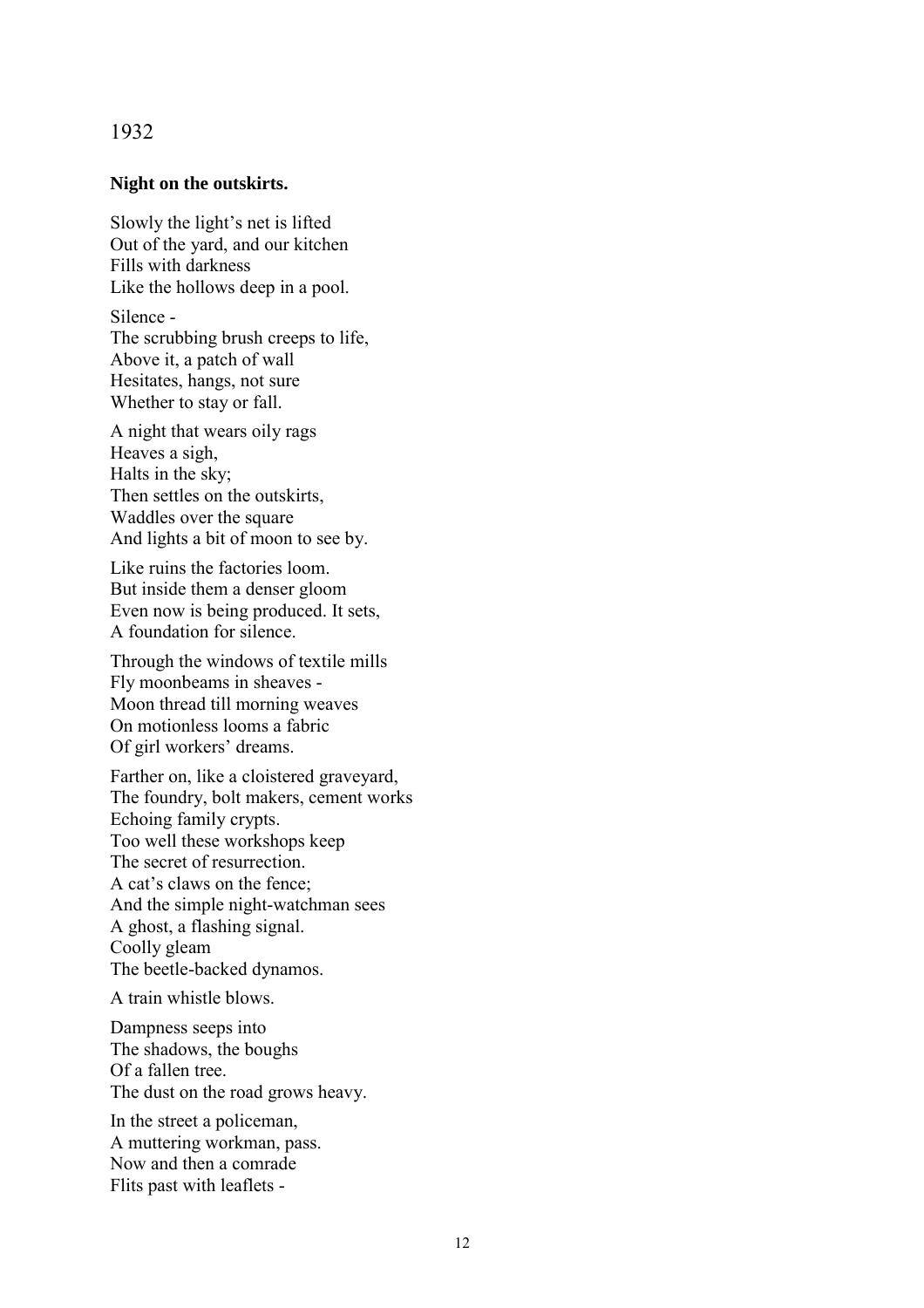Keen as a dog on the track ahead, Listening, cat-like, for noises behind him**;** avoiding the lamps.

The tavern door belches out A tainted light, its windows Vomit, leaving puddles. Inside, a half-stifled lamp Slowly swings, A solitary labourer keeps awake. While the inn-keeper snores and wheezes, He bares his teeth at the wall, His grief climbs the stairs. He weeps, Cries out for the revolution.

Cold metal, the water clinks. A stray mongrel, the wind Wanders. Its great tongue hangs To touch the water, and laps it. Straw mattresses are the rafts That drift on night's currents.

The warehouse's hulk is aground. In the foundry's iron dinghy The smelter dreams red babies Into the metal moulds.

All is damp, and heavy. Mildew draws a map Of misery's regions. And there, on the dry meadows, Rags and paper litter The ragged, papery grass. How they would whirl and fly! They stir, but inertia holds them.

Night, your sluggish breeze Is a flapping of soiled sheets. Like frayed muslin to cord You cling to the old sky, As wretchedness clings to life. Night of the poor, be my coal, Smoulder here on my heart, Melt the iron in me, to make An anvil that never will split, A hammer that clangs and glints, A smooth blade for victory, night!

Grave this night is, and heavy. I too shall sleep now, my brothers. May our souls not be smothered by want. Nor our bodies be bitten by vermin.

*Translated by Michael Hamburger*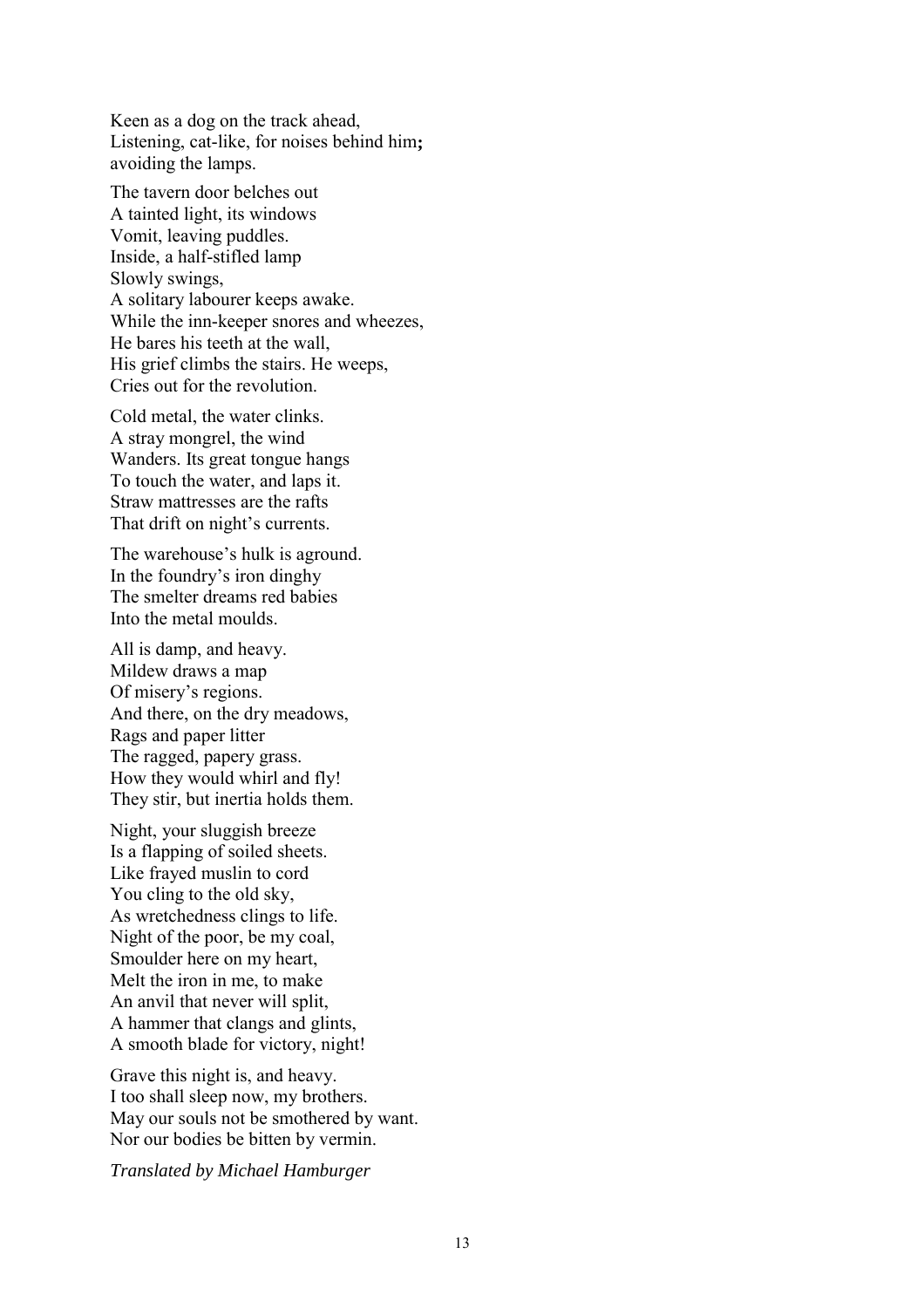#### **Tell me what lies in store for a man...**

Tell me what lies in store for a man who gets no chance to hoe or dig, from whose moustache no crumb dangles and who's idle among dark worries; anyone's spuds he'd plant for a third taut there isn't an inch of free land left and his hair is falling out in tufts - he hasn't even noticed it yet?

Tell me what lies in store for a man who has five acres and a bit. his scraggy hen squawks at the stumps the nest of his worries is the pit. His yoke doesn't creak and his ox does not bellow - he hasn't any from the bottom of the mug rises the steam as he feeds his small family?

Tell me what lies in store for a man who lives alone who works alone. he has no pepper and salt for his soup the grocer would not sell things on loan. He has a chair - to make fire with a cat sits on his cracked stove he rhythmically swings the key of the door he gazes and goes to bed alone?

Tell me what lies in store for a man who works to keep his family; They quarrel over the cabbage stalk only the big girl can go to a movie. The wife just washes - a slave to sludge her mouth has a taste of vegetables when strictness turns the burning light out silence eavesdrops, darkness gropes about?

Tell me what lies in store for a man who is out of work and lounges about, a woman is clapping the lid in his place or a small blond boy with a colourless face; he vainly looks through the factory fence - he carries baskets when he is awake if he pilfers things he is easily caught when falling asleep, they give him a shake?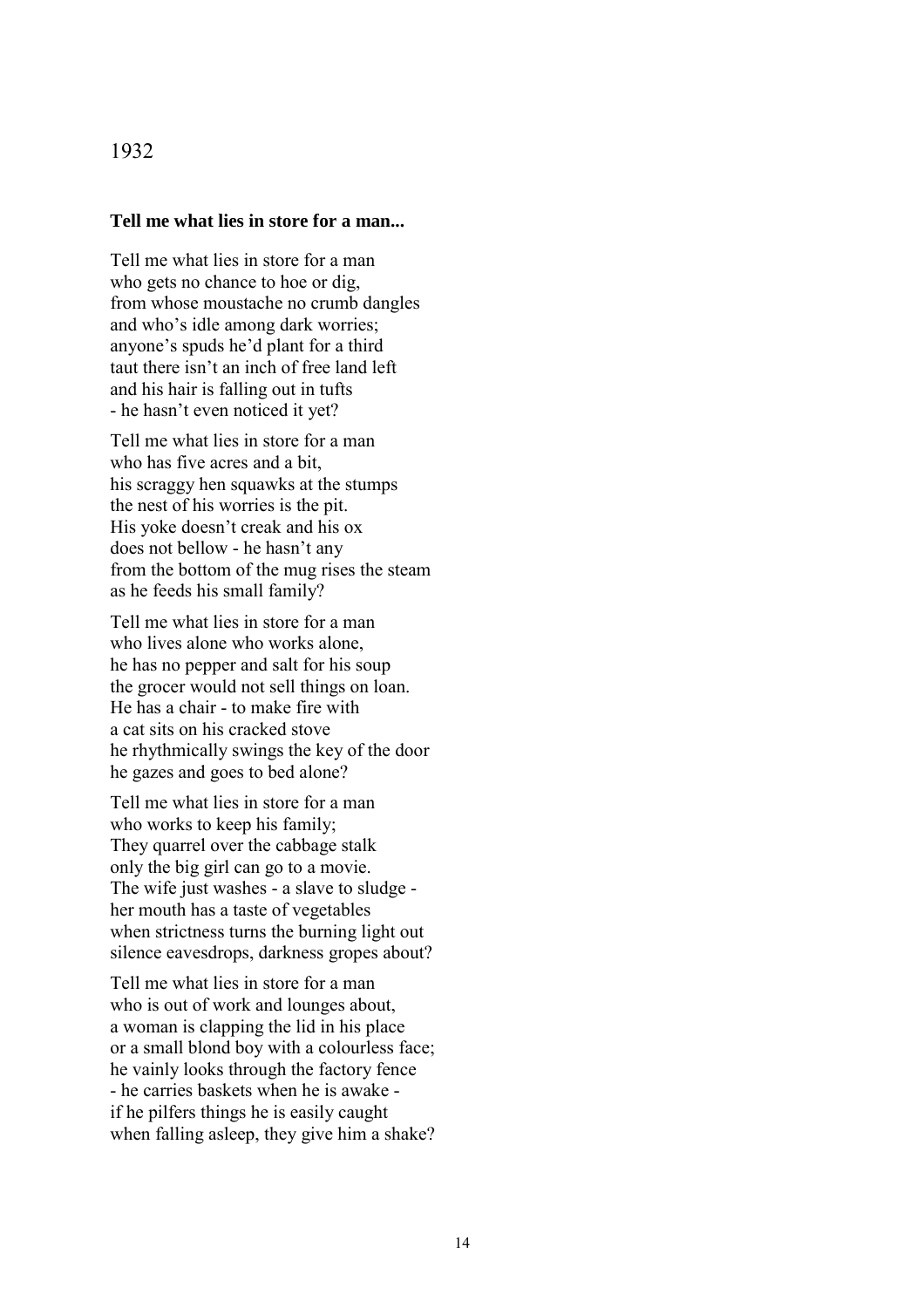Tell me what lies in store for a man who weighs out potatoes bread and salt, wrapped in newspapers, sold on tick he leaves the balance-pan upswept. Muttering he potters in the dark - the debts are large, the rent is high it's no good charging more for the oil there's no profit - he doesn't know why?

And tell me what lies in store for a man who's a poet, afraid and sings like this, his wife washes floors and he spends the day typing out copies. His name, if he has one, is just a trade-mark like washing powders of utility and his life, if he still has a life belongs to a poor men's posterity.

*Translated by Thomas Kabdebo*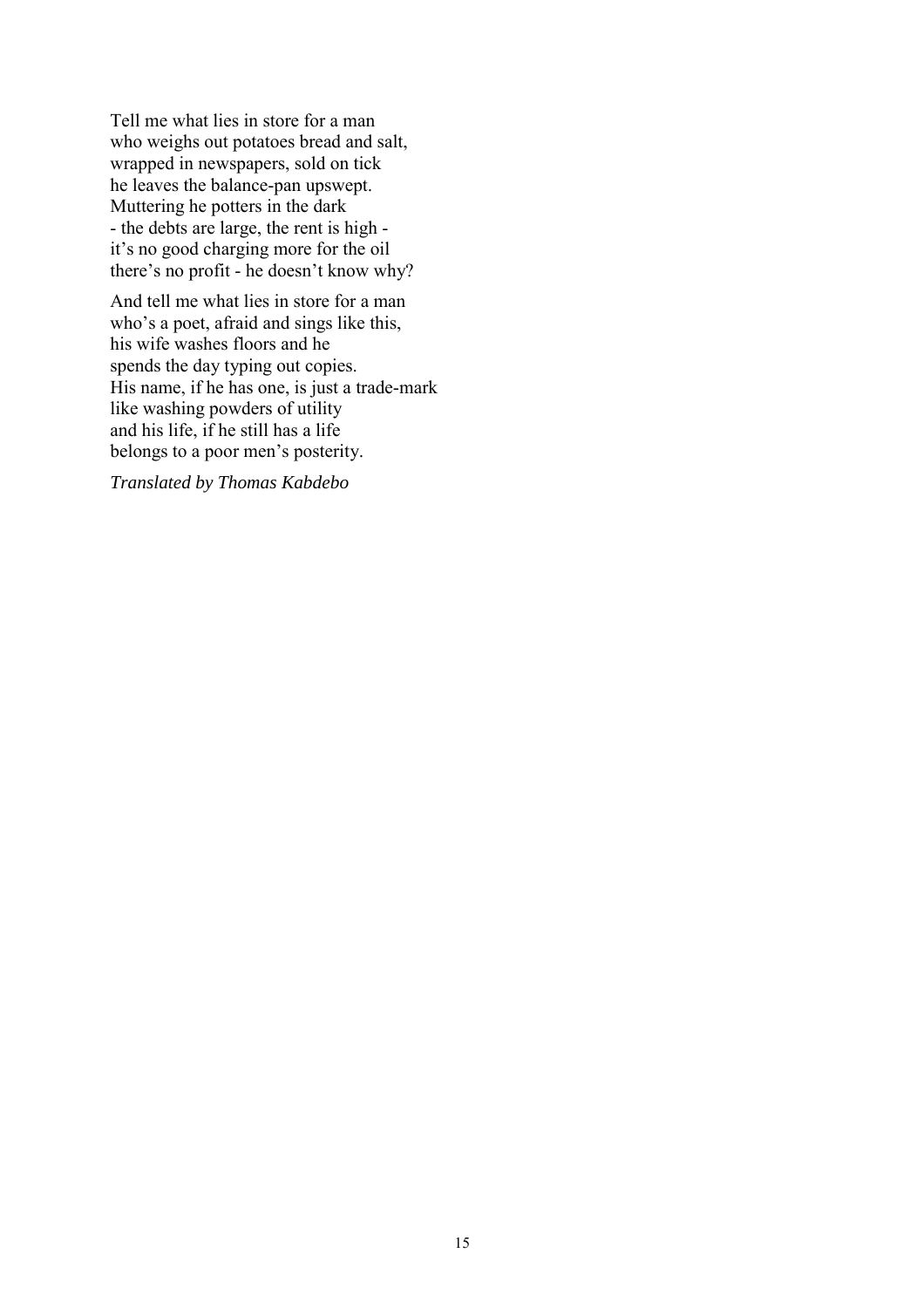O how I love you who, made to speak both, the wily solitude which weaves its plots in the deepest caverns of the heart and the universe. Who part from me, in silence, and run away like the waterfall from its own rumble while I, between the peaks of my life, near to the far, cry out and reverberate rebounding against sky and earth that I love you, you sweet step-mother.

# **Ode.**

1933

## **1.**

**2.**

I am sitting here on a glittering wall of rocks. The mellow wind of the young summer like the warmth of a good supper flies around.

I let my heart grow fond of silence. It is not so difficult, - the past swarms around the head bends down and down hangs the hand.

I gaze at the mountains' mane every leaf reflects the glow of your brow. The road is empty, empty, yet I can see how the wind makes your skirt flutter under the fragile branches of the tree. I see a lock of your hair tip foreward your soft breasts quiver - as the stream down below is running away behold, I see again, how the ripples on round white pebbles the fairy laughter spouts out on your teeth.

16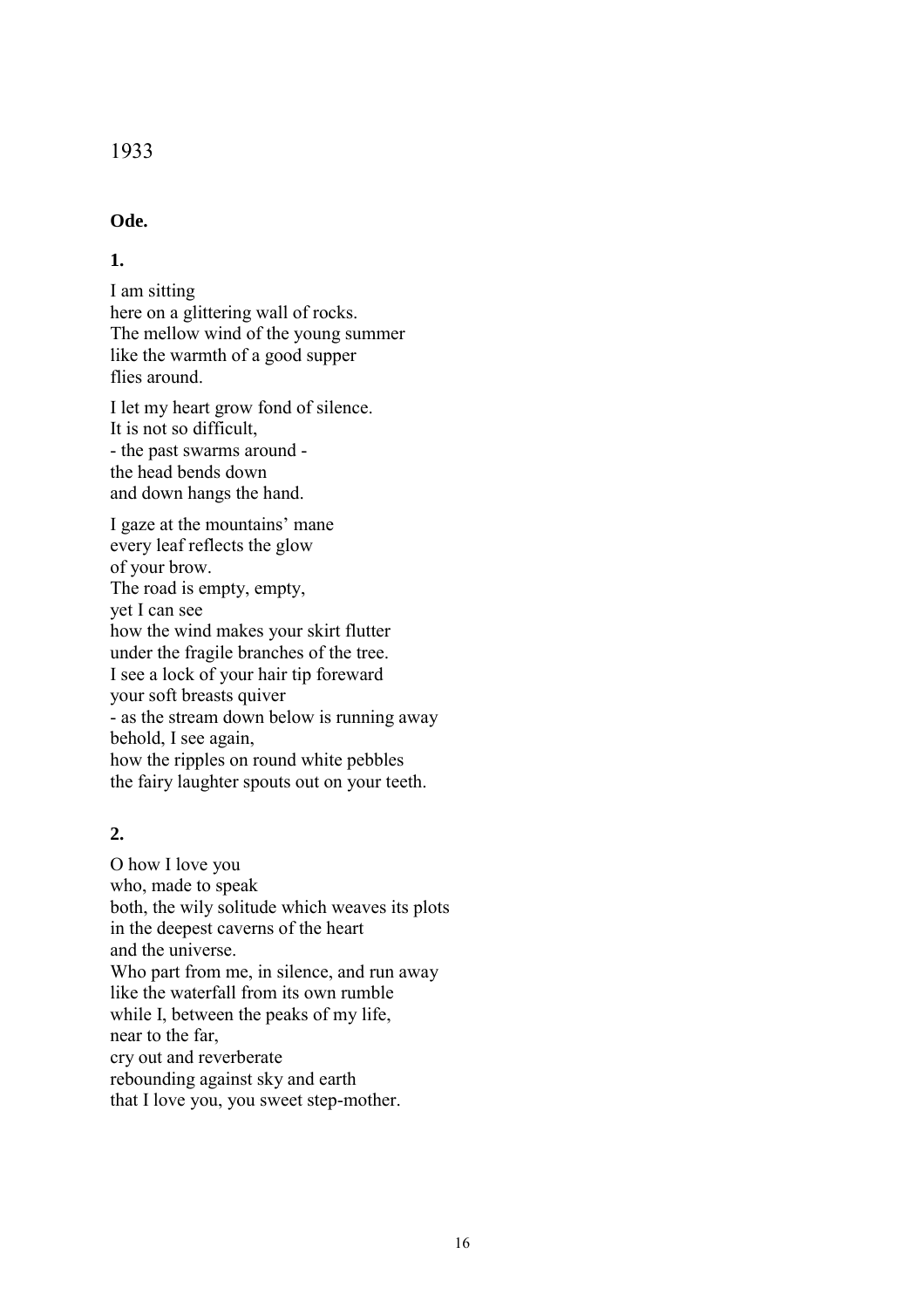#### **3.**

I love you like the child loves his mother, like silent pits love their depth I love you like halls love the light like the soul loves the flame, like the body loves repose. I love you like all mortals love living until they die.

Every single smile, movement, word of yours I keep like the earth keeps all fallen matter. Like acids into metal so my instincts have burnt your dear and beautiful form into my mind, and there your being fills up everything.

Moments pass by, rattling but you are sitting mutely in my ears. Stars blaze and fall but you stand still in my eyes. Like silence in a cave, your flavour, now cool, still lingers in my mouth and your hand upon the waterglass and the delicate veins upon your hand glimmer up before me again and again.

#### **4.**

O what kind of matter am I that your glance cuts and shapes me? What kind of soul and what kind of light and what kind of amazing phenomenon am I that in the mist of emptiness I can walk around the gentle slopes of your fertile body?

And like the word entering into an enlightened mind I can enter into its mysteries...

Your veins like rosebushes tremble ceaselessly. They carry the eternal current that love may blossom in your cheeks and thy womb may bear a blessed fruit.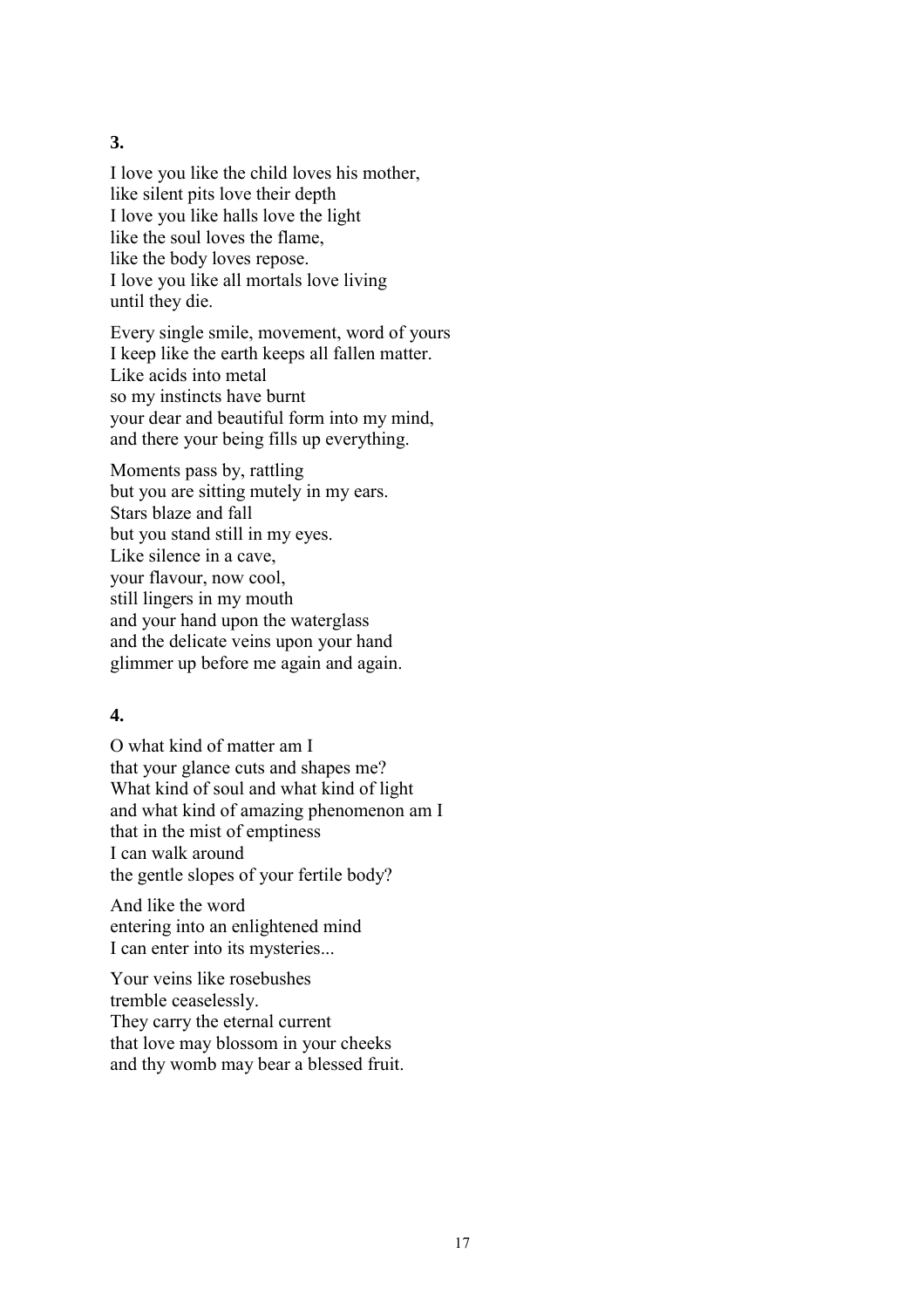Many a small root embroiders through and through the sensitive soil of your stomach weaving knots, unwinding the tangle that the cells of your juices may align into clusters of swarming lines and that the good thickets of your bushy lungs may whisper their own glory.

The eternal matter happily proceeds in you along the tunnels of your bowels and the waste gains a rich life in the hot wells of your ardent kidneys.

Undulating hills rise star constellations oscillate lakes move, factories operate millions of living creatures insects seaweed cruelty and goodness stir the sun shines, a misty arctic light looms unconscious eternity roams about in your metabolism.

#### **5.**

Like clots of blood these words fall before you. Existence stutters only the law speaks clearly. But my industrious organs that renew me day by day are now preparing for silence.

But until then all cry out. You, whom they have selected out of the multitude of two thousand million people, you only one, you soft cradle, strong grave, living bed receive me into you!...

(How tall is the sky at dawn! Armies are dazzling in its ore. This great radiance hurts my eyes. I am lost, I believe... I hear my heart beating flapping above me.)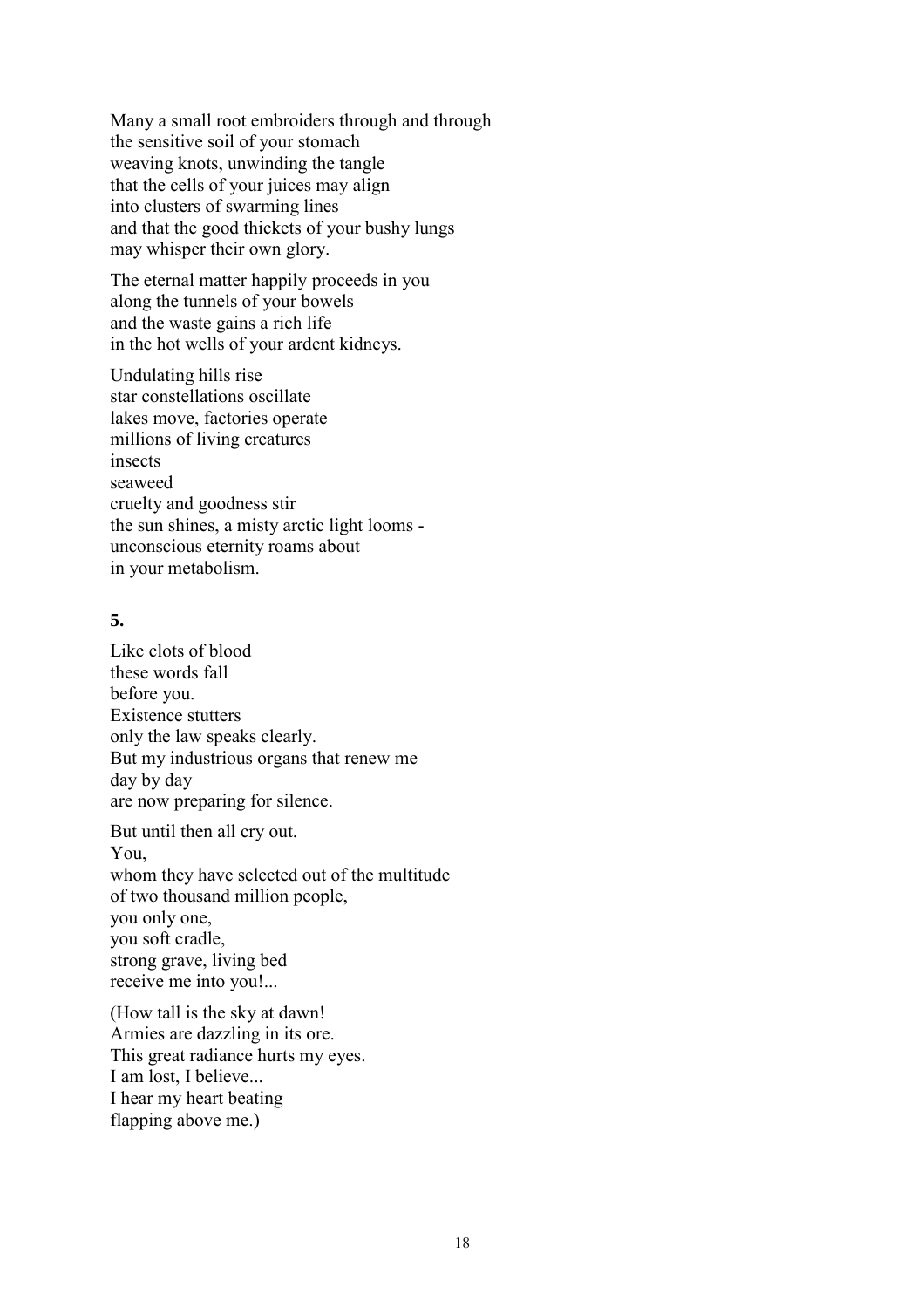**6.**

(By-Song.)

(The train is taking me, I am going perhaps I may even find you today. My burning face may then cool down, and perhaps you will softly say:

The water is running, take a bath. Here is a towel for you to dry. The meat is cooking appease your hunger, this is your bed, where I lie.)

*Translated by Thomas Kabdebo*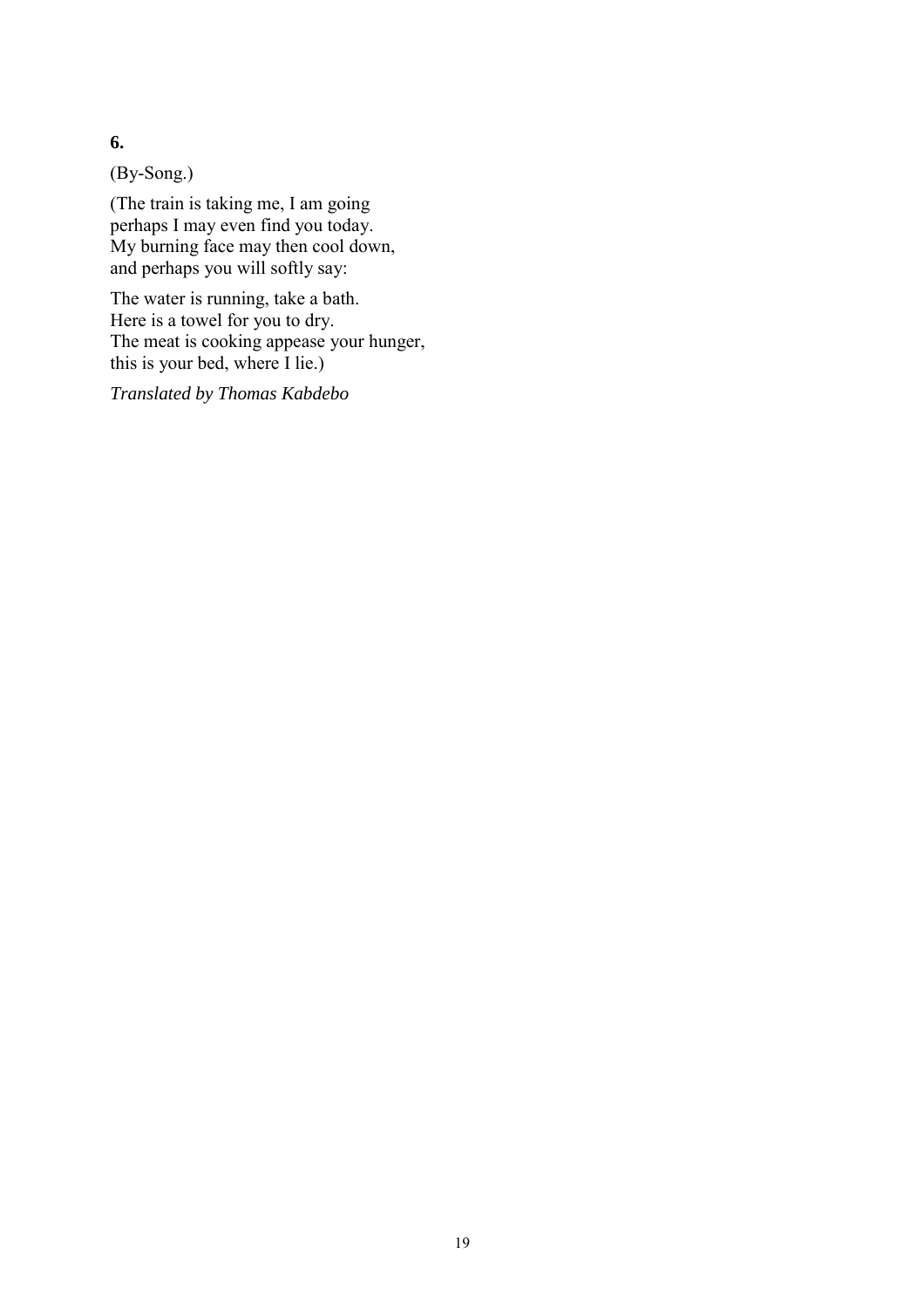#### **Consciousness.**

### **1.**

The dawn has unloosed the sky from the earth and at its clear soft word the beetles, the children come tumbling out into the light of day; no haze in the atmosphere, the sparkling lightness floats everywhere! During the night, like butterflies, the leaves have settled on the trees.

# **2.**

Blue, red, yellow poly-daubed pictures I saw in my dreams, and I felt: this is the order of things, not a floating dust-speck's out of place. Now gloom-like my dream spreads out to my limbs and the iron world is the order. By day a moon rises in me and when it's night outside - a sun shines here within.

# **3.**

I am thin, just bread I eat sometimes, amongst these frivolous prattling souls its for nothing that I seek something more sure than the throw of the dice. There's no roast shoulder nuzzling at my lips, or child at my heart. For all its skill the cat can't catch mice outside and inside at the same time.

# **4.**

Like a pile of hewn timber the world lies heaped up on itself, one thing presses and squeezes and interlocks with the other, so each is determined. Only what is not has a bush, only what will be is a flower, what is crumbles into fragments.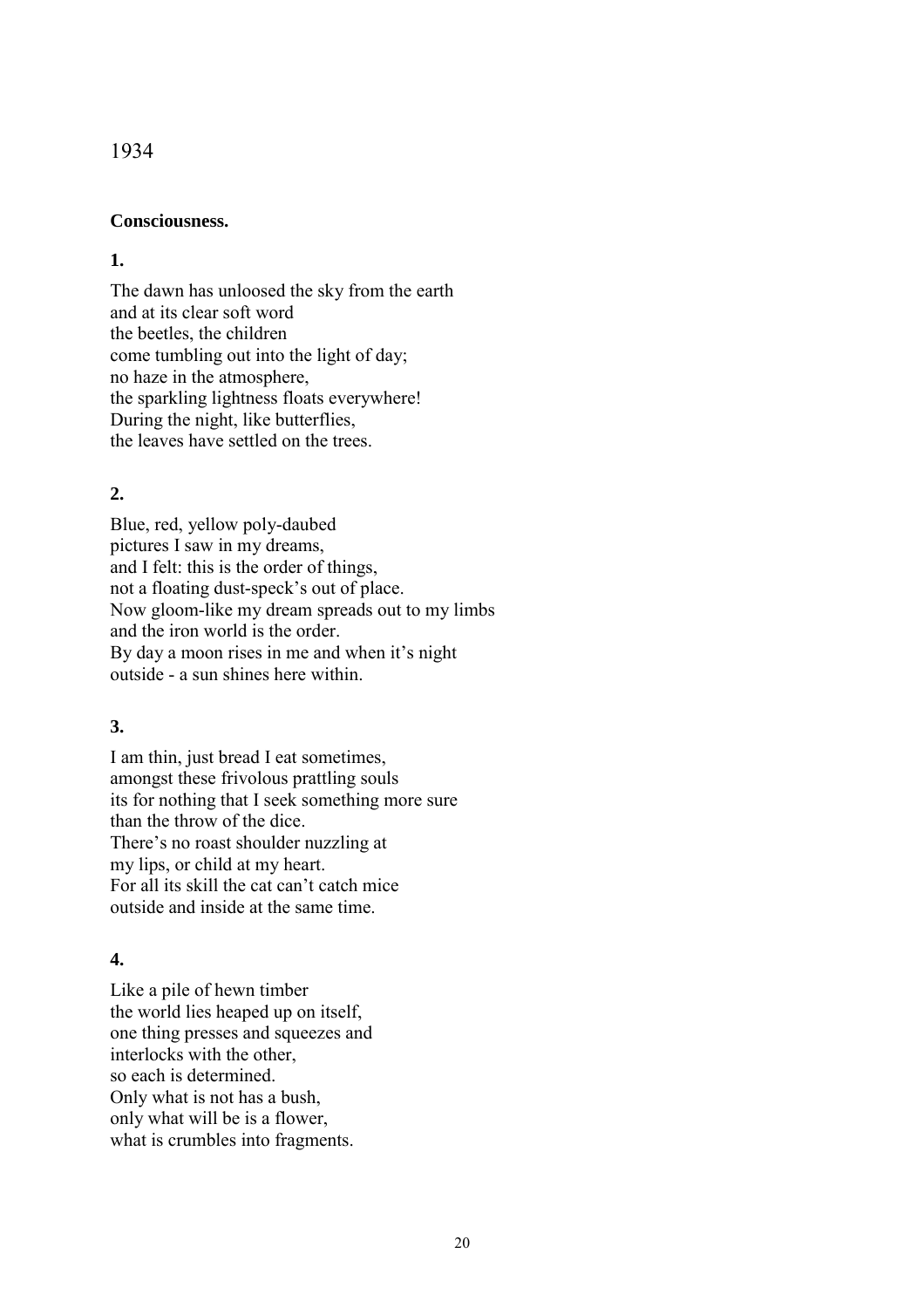#### **5.**

In the goods station yard I flattened myself against the foot of the tree like a slice of silence; grey weeds reached up to my mouth, raw and queerly sweet. Dead still I watched the guard, (what was he sensing?) and, on the silent waggons, his shadow which kept obstinately jumping upon the lustrous dew-laden coal-lumps.

#### **6.**

See, here inside is the suffering, out there, sure enough, is the explanation. Your wound is the world - it burns and rages and you feel your soul, the fever. You are a slave so long as your heart rebels you become free by making it your pleasure not to build yourself the kind of house in which the landlord settles down.

## **7.**

I looked up from under the evening at the gear wheels of the skies from glistening threads of chance the loom of the past was weaving law, and again I looked up at the sky from under the vapours of my dreams and I saw that the fabric of the law was always bursting apart somewhere.

# **8.**

The stillness was listening - the clock struck one. You could rediscover your youth, between dank cement walls you can imagine a little freedom - I thought. And, then, as I stand up the stars and the Great Bear glimmer up there like bars above the silent cell.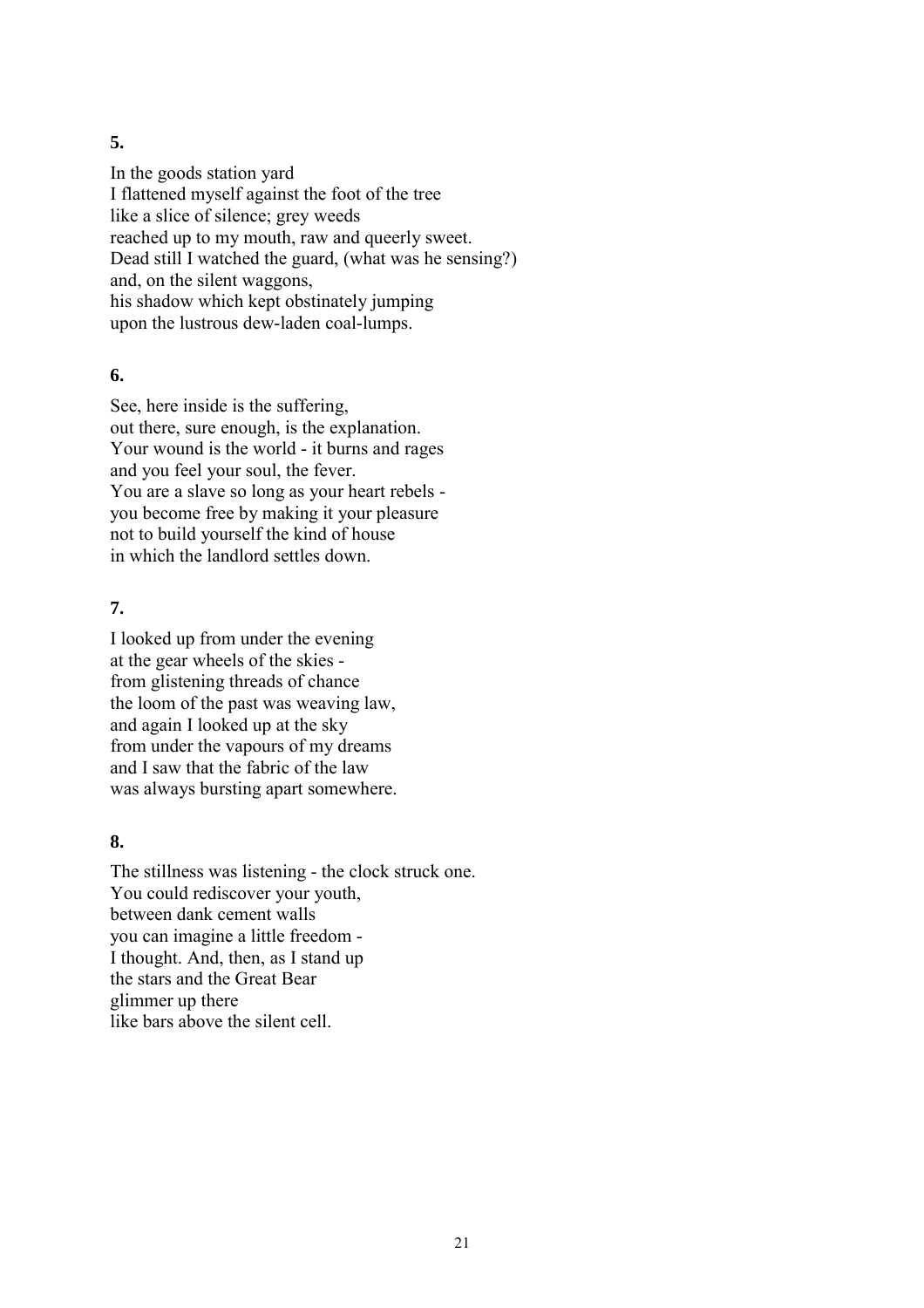#### **9.**

I have heard the iron weep, I have heard the rain laugh. I have seen that the past is split and only images can be forgotten; and that I can do nothing but love, bowed down under my loads why must I forge you into a weapon, gold of self-awareness!

#### **10.**

He has fully become a man who has in his heart no mother, father, who knows that he gets life only as an extra to death and, like something found, he will give it back at any time, that's why he keeps it safe, who is not a god and not a priest either to himself or anyone.

#### **11.**

I have myself seen happiness, soft it was, blond and three hundredweight. Its curly smile was tottering On the strict grass of the yard. It settled into the soft warm puddle, blinked, and gave a grunt at me to this day I see how hesitantly the sunlight toyed amongst its downy hairs.

### **12.**

I live by the railway line. Many trains go past here and, time and again, I watch the lighted windows fly through the fluttering fluff-darkness. So through eternal night rush illuminated days and I stand in each cubicle of light, I lean upon my elbows and am silent.

*Translated by Michael Beevor*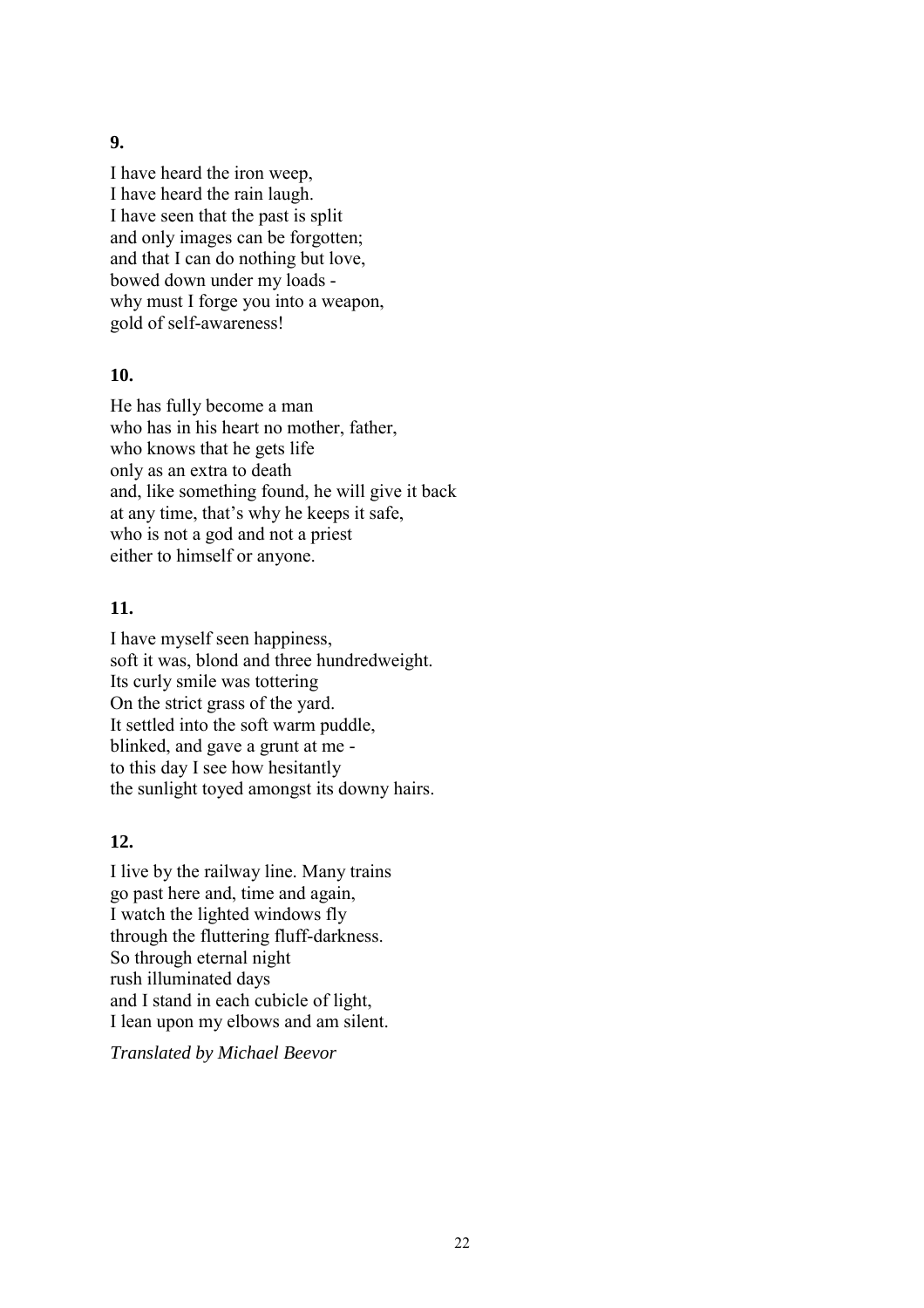# **Mother.**

1934

For a week now, again and again, Thoughts of my mother have racked my brain. Gripping a basket of washing fast, On, and up to the attic she passed.

And I was frank and released my feeling In stamps and yells to bring down the ceiling. Let someone else have the bulging jackets, Let her take me with her up to the attic.

She just, giving me no look or thrashing, Went on, and in silence spread out the washing, And the kneaded clothes, rustling brightly, Were twisting and billowing up lightly.

I should not have cried but it's too late for this. Now I can see what a giant she is. Across the sky her grey hair flickers through; In the sky's waters she is dissolving blue.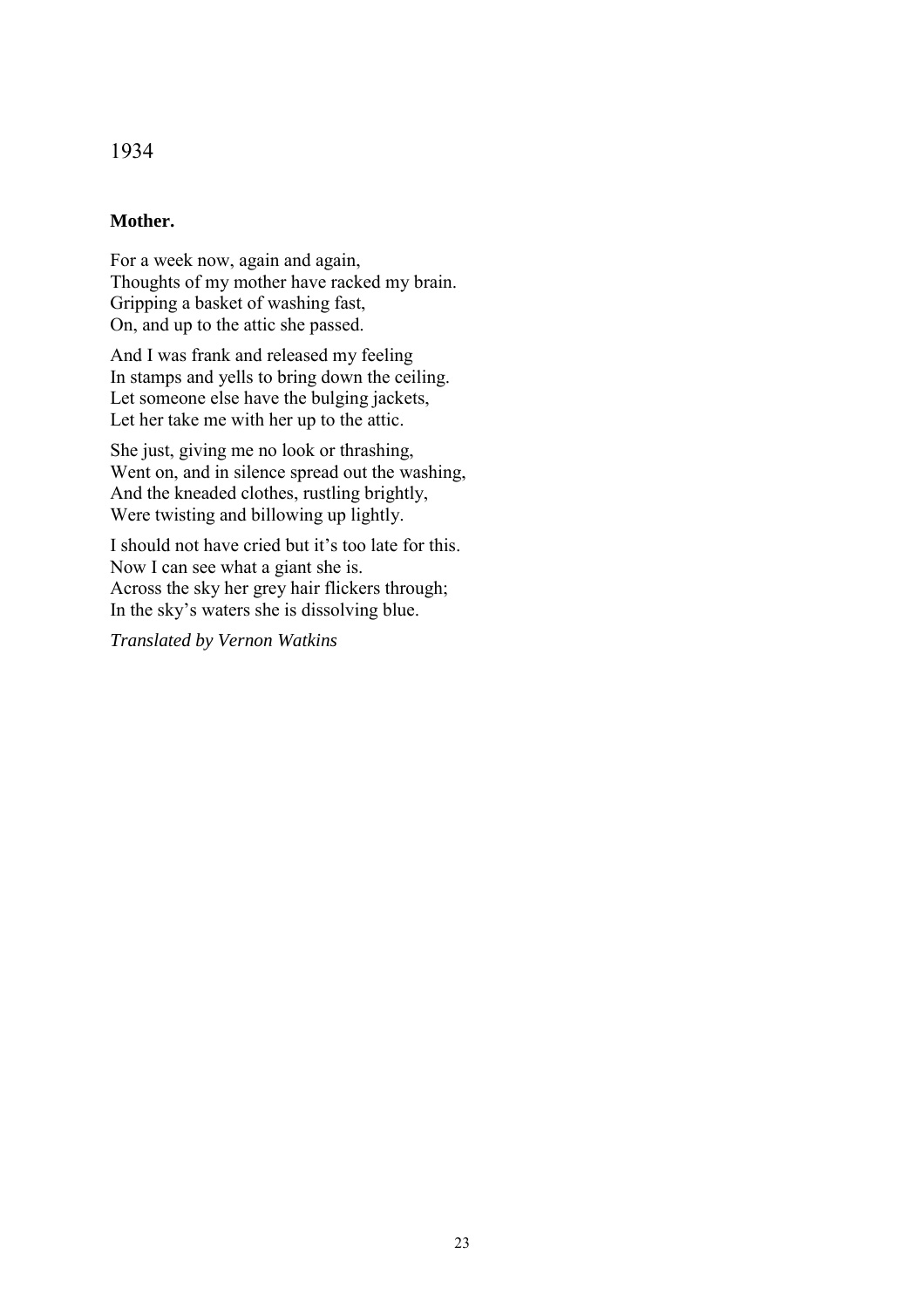# **Lullaby.**

1935

The sky is letting its blue eyes close; The house its many eyes closes, too. The quilted meadow lies in a doze: Go to sleep softly, little one, do.

The wasp and beetle are both asleep; Their heads are down on their feet, and through Darkness, a drone in the dark they keep: Go to sleep softly, little one, do.

The tram has fallen asleep as well, And while its rattling slumbers, too. It tings in its sleep a little bell: Go to sleep softly, little one, do.

The coat is sleeping across the chair, The tear is sleeping where it's worn through; No more to-day will it stretch the tear: Go to sleep softly, little one, do.

The ball and whistle are both at rest. So is the wood where the picnic grew. Even your sweets by sleep are possessed: Go to sleep softly, little one, do.

All will be yours in the crystal ball; You'll be a giant, it will come true; But just let your little eyelids fall: Go to sleep softly, little one, do.

A fireman, soldier, herder of sheep, You'll be all three, and each will be you. See, your mother is falling asleep: Go to sleep softly, little one, do.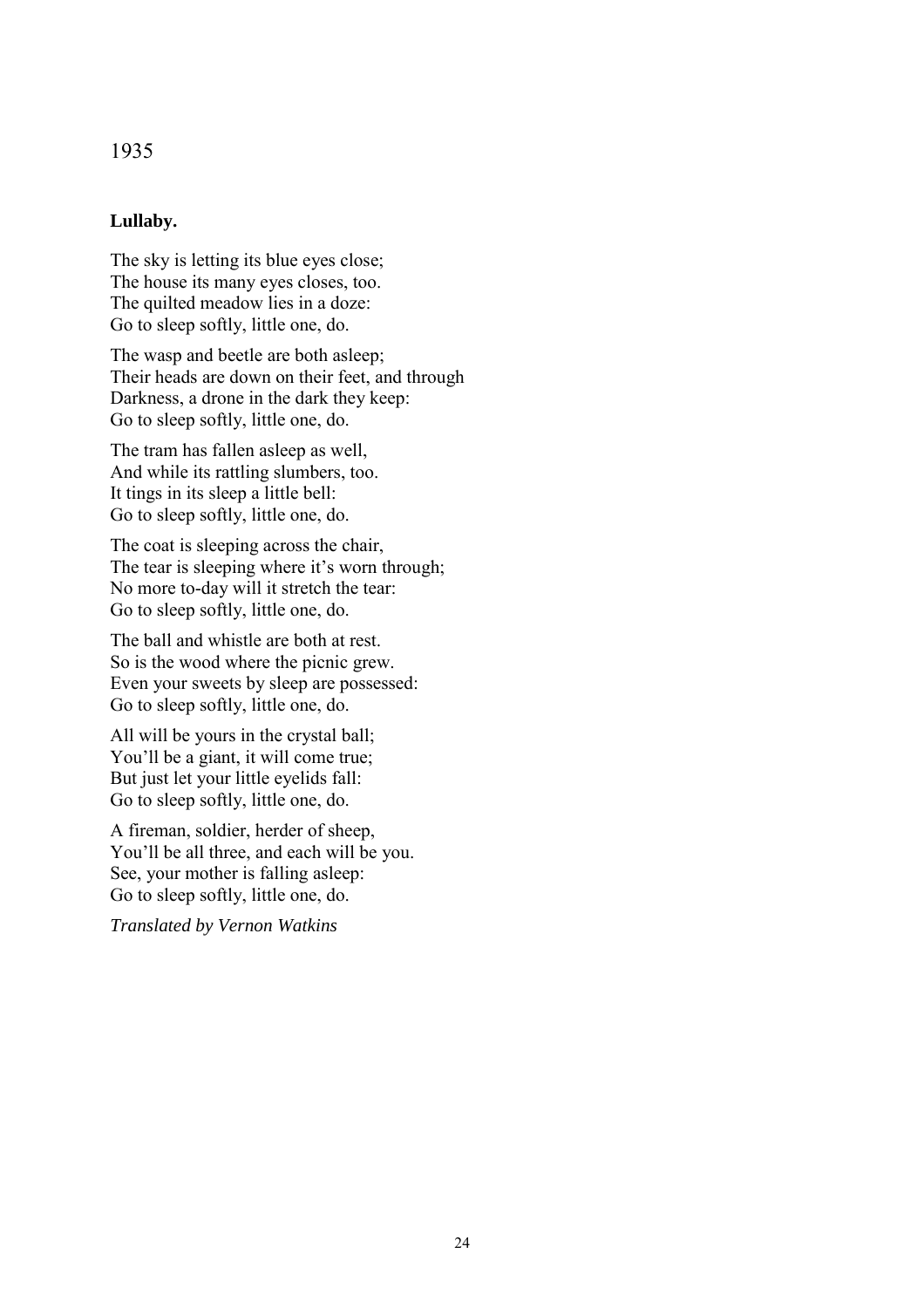#### **Humans.**

In our family goodness is a guest. Interest arranges all things like a host Foolishly, but the rich were long aware Of this, and now it dawns on most of the poor.

Every entanglement works loose at last. While we are sure of our truth and hold it fast, Our lives gloss over those with bad designs. A change of setting does not change the lines.

Yet at the top of our voices we all sing, Borne on the gusto wine and powders bring. Mouth empty, our spirit sinks: we drain the vats.

He is best who, bearing disillusion, pauses. We are as full of small and mordant causes As the murmuring willow grove is full of gnats.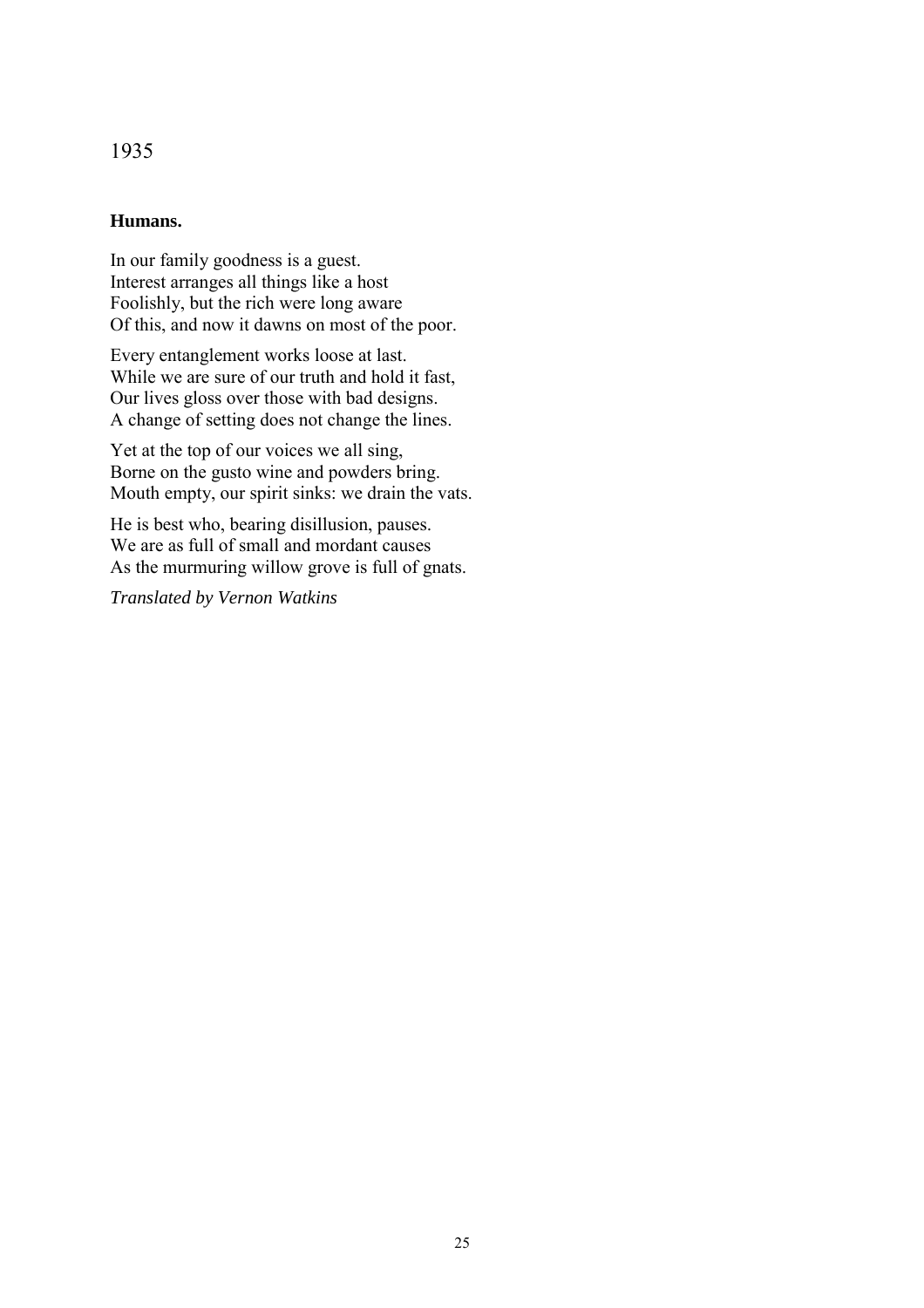#### **Belated Lament.**

My fever's ever thirty-six degrees and still mother, you're not with me. Like any loose, easy girl when called at will, You have lain down by Death's side readily. From the gentle autumn landscape and many kind women I try to piece you together, But there's no time left as the all-consuming fierce fire grows hotter.

As I was returning home for the last time the wars had just ended, And in entangled and ruined Budapest Many shops were left breadless and empty. Crouching on train-roofs I brought you potatoes, While the sack was filled with millet already; Stubborn me, I had got a chicken for you, But you were nowhere to be.

Your sweet breast and self you took away from me and gave them to the worms. My, how you consoled and chid your son, but see: False and deceitful were your kind words. As you blew on my soup, stirring it, you said: "You're growing big for me, eat, my precious, eat", But your empty lips taste oily dampness now - How greatly you misled me!

If only I'd eaten you!.. You brought me your supper but did I ask for it?

Why did you bend your back over the washing? That now in a box you should straighten it? See, I'd be glad if you would strike me once more, Now I'd be happy for I'd return your blow; You are worthless for you're trying not to be, You spoil it all, you shadow.

You're a greater swindler than any woman who deceives and betrays. Stealthily you deserted your living faith You bore out of your loves amid your wails. You gipsy! what you have given, cajoling, In the final hour you stole back the lot. The child feels a quick impulse to swear; mother, don't you hear it? Tell me off.

# 1935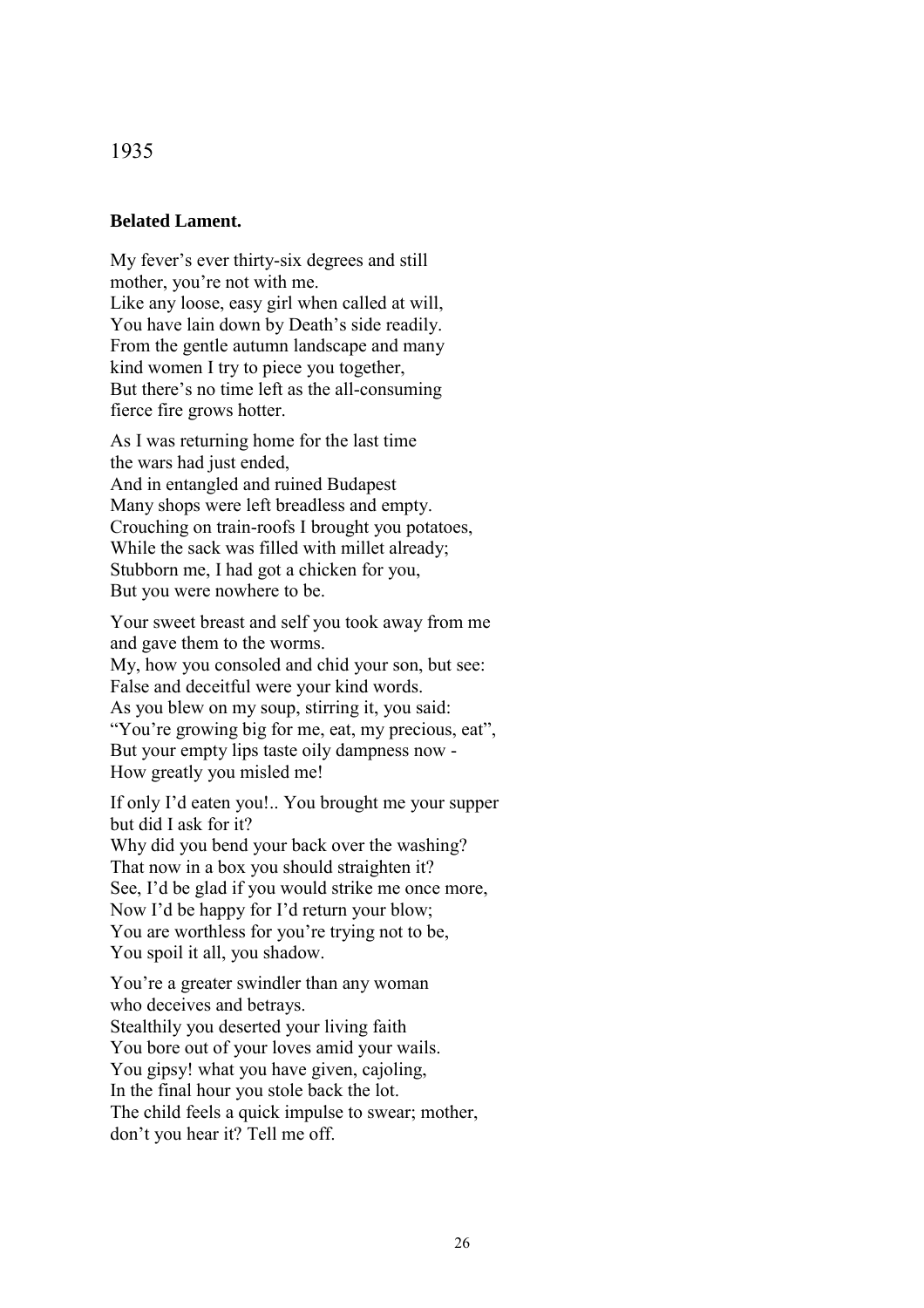Slowly light enters my mind and the legend has vanished like a dream. The child that clings to the love of his mother now realizes how silly he's been. Deceit awaits him who's born of a mother: He's either deceived or to deceive he'll try. If he struggles on, he'll die of this but if he gives in, of that he'll die.

*Translated by John Székely*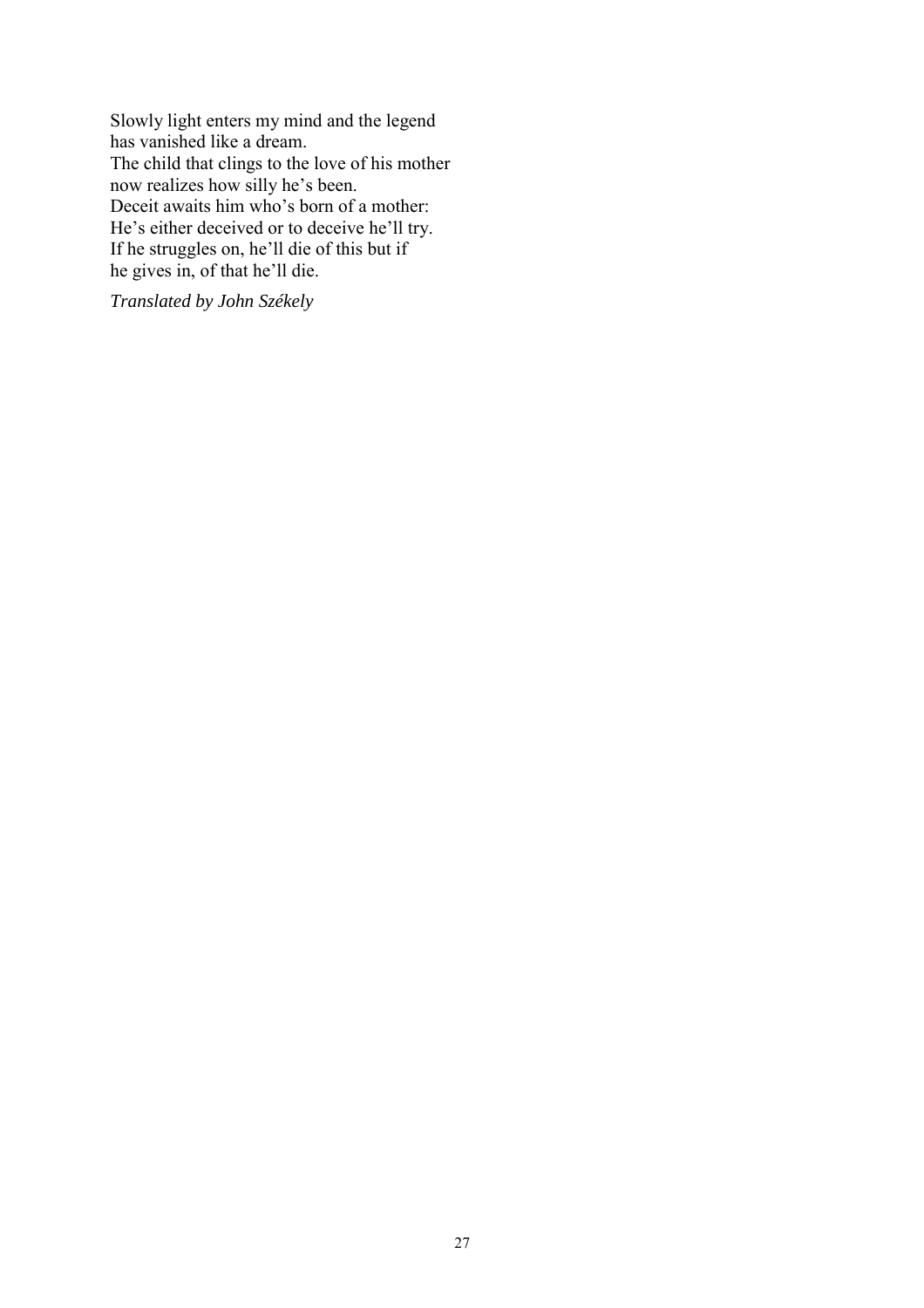#### **By the Danube.**

#### **1.**

As I sat on the bottom step of the wharf, A melon-rind flowed by with the current; Wrapped in my fate I hardly heard the chatter Of the surface, while the deep was silent. As if my own heart had opened its gate: The Danube was turbulent, wise and great.

Like a man's muscles when hard at his toil, Hammering, digging, leaning on the spade, So bulged and relaxed and contracted again Each single movement, each and every wave. It rocked me like my mother for a time And washed and washed the city's filth and grime.

And the rain began to fall but then it stopped Just as if it couldn't have mattered less, And like one watching the long rain from a cave, I gazed away into the nothingness. Like grey, endless rain from the skies overcast, So fell drably all that was bright: the past.

But the Danube flowed on. And the sprightly waves In playful gaiety laughed at me again, Like a child on his prolific mother's knee, While other thoughts were racing through her brain. They trembled in Time's flow and in its wake, Like in a graveyard tottering tomb-stones shake.

# **2.**

I am he who for a hundred thousand year Has gazed on what he now sees the first time. One brief moment and, fulfilled, all time appears In a hundred thousand forbears' eyes and mine.

I see what they could not for their daily toil, Killing, kissing as duty dictated, And they, who have descended into matter, See what I do not, if truth be stated.

We know of each other like sorrow and joy, Theirs is the present and mine is the past; We write a poem, they're holding my pencil And I feel them and recall them at last.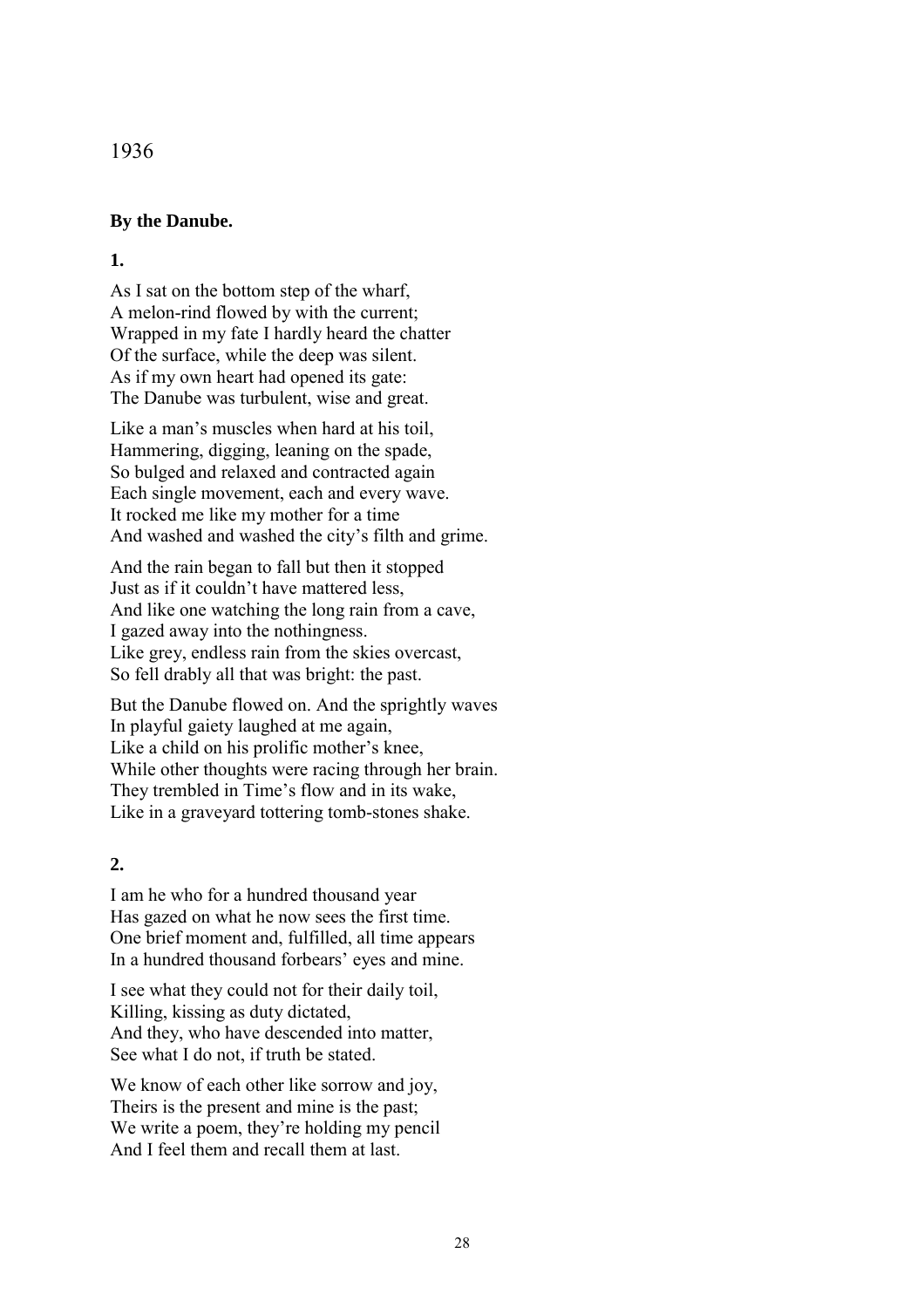#### **3.**

My mother was Cumanian, my father Half-Szekler, half-Rumanian or whole. From my mother's lips sweet was every morsel, And from my father's lips the truth was gold. When I stir, they are embracing each other; It makes me sad. This is mortality. This, too, I am made of. And I hear their words: "Just wait till we are gone..." they speak to me.

So their words speak to me for now they am I, Despite my weaknesses this makes me strong. For I am more than most, back to the first cell To every ancestor I still belong. I am the Forbear who split and multiplied, Shaped my father and mother into whole, My father and mother then in turn divide And so I have become one single soul.

I am the world, all that is past exists: Men are fighting men with renewed anguish. Dead conquerors ride to victory with me And I feel the torment of the vanquished. Árpád and Zalán, Werbőczy and Dózsa, Turks, and Tartars, Slovaks, Rumanians Fill my heart which owes this past a calm future As our great debt, today's Hungarians.

I want to work. For it is battle enough Having a past such as this to confess. In the Danube's waves past, present and future Are all-embracing in a soft caress. The great battle which our ancestors once fought Resolves into peace through the memories, And to settle at last our communal affairs Remains our task and none too small it is.

*Translated by John Székely*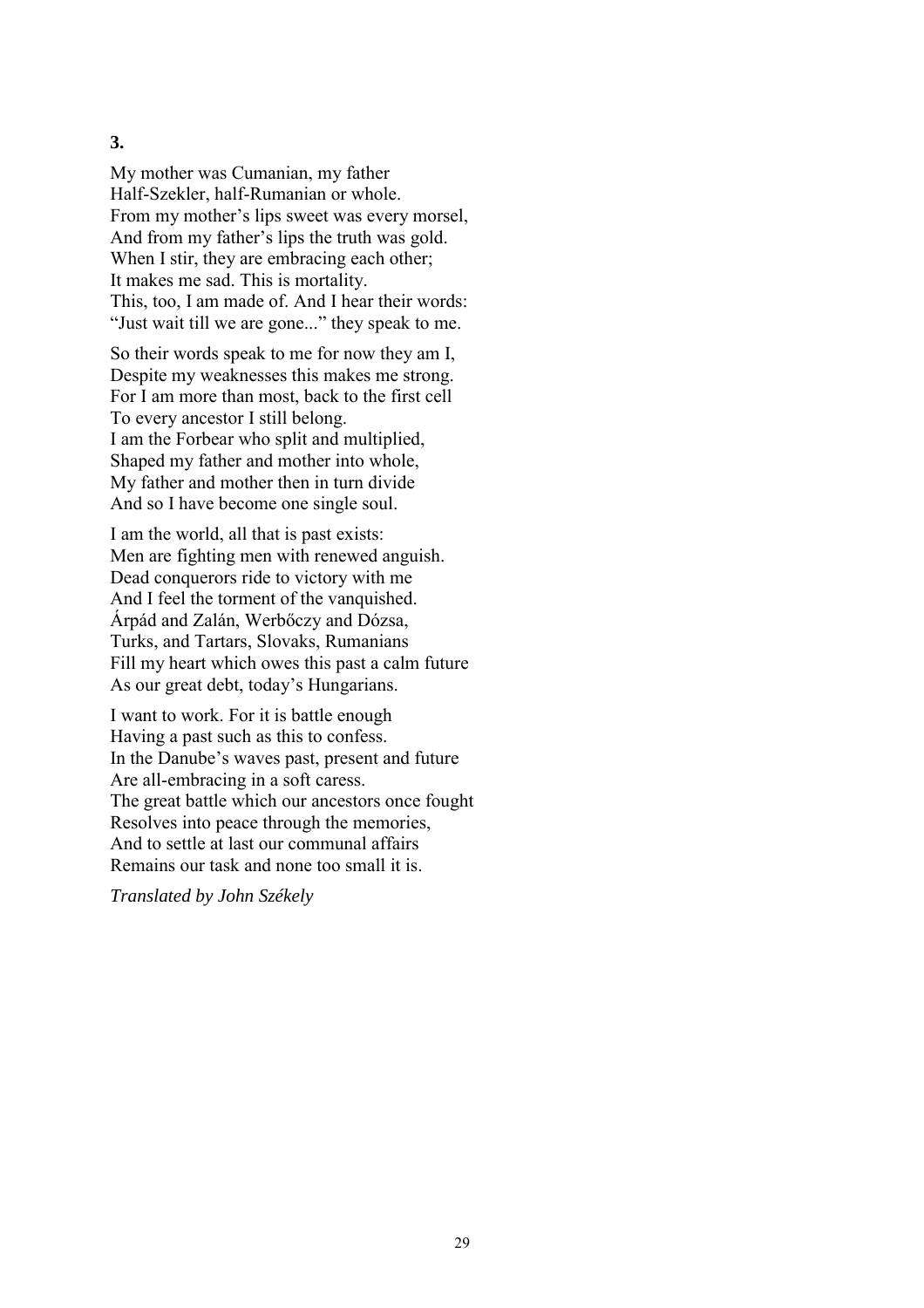#### **It deeply hurts.**

Without-within from lurking death (like a mouse frightened 'til it squeaks)

when inflamed you take refuge in a woman's arms, in her lap her knees.

Not just the soft warm thighs lure. but you are thrust there by the sheer must too

that is why all who find a woman want to embrace 'til the mouth turns white too.

Doubled burden and doubled treasure when you love and cannot find your mate

as homeless you are as helpless is the wild beast when doing its needs.

And you shall find no other refuge though threaten your mother with a knife

and yet there was someone who would have understood these words; but refused to be my wife.

There is no place among the living creatures for me in this state. Left alone,

my head just whirrs, like a rattle I feel in the hand of a child who is left alone.

For and against what should I do to her? No shame on me to find just only one

solution, since an outcast I am frightened by dreams and dazed by the sun.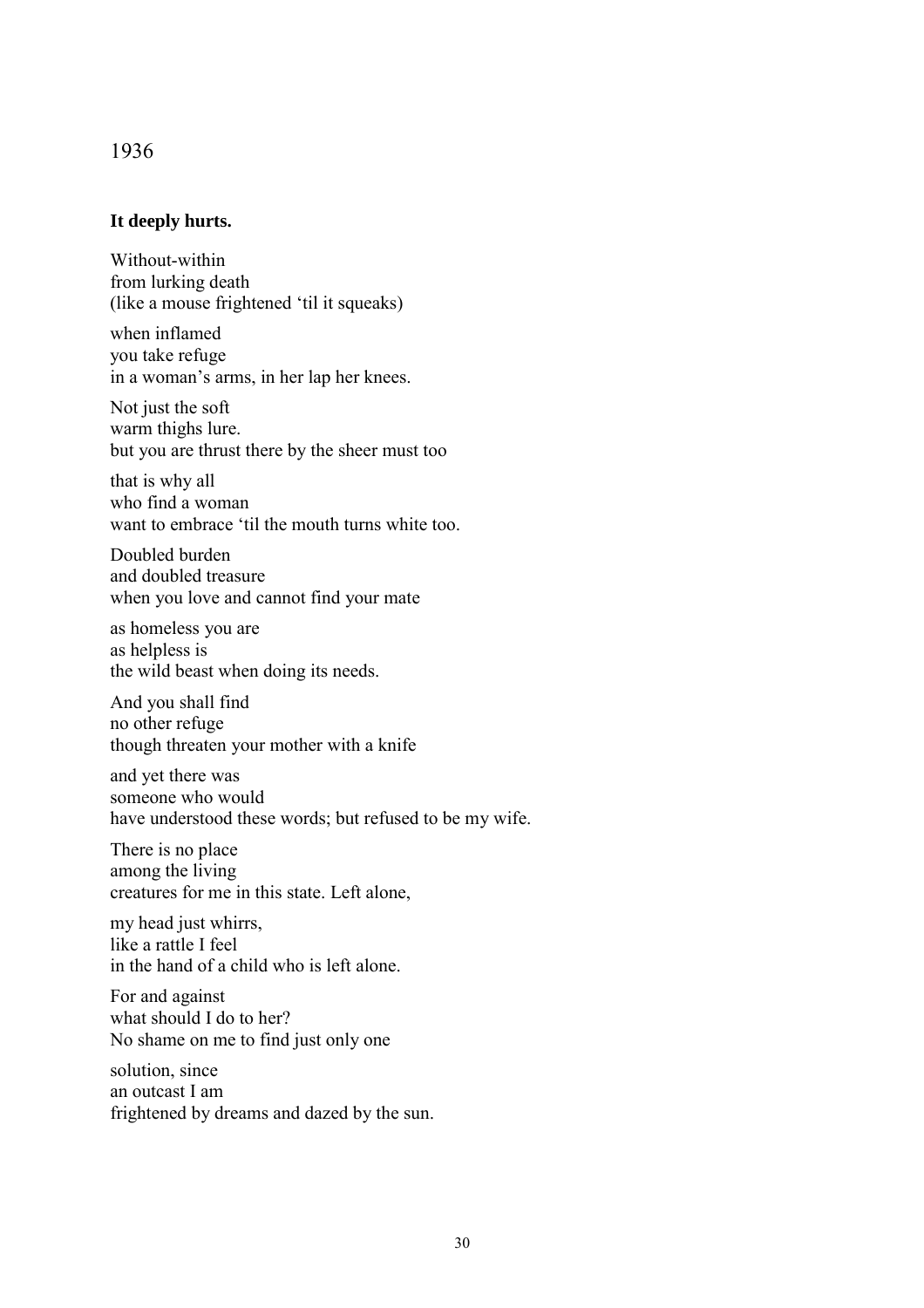**Culture** peels off from me like clothes from others in happy love

but where is it written that she should just watch me suffer alone?

Both baby and mother do suffer when the child is born

but since for this song just cash I'll get; with shame I am torn.

Come and help! you little boys, let your eyes burst where she passes by.

**Innocents** squeal under boots and say to her: it deeply hurts.

Faithful dogs get under wheels and bark at her: it deeply hurts.

Women big with child: abort and sob to her: it deeply hurts.

You whole and sound ones fell over and break your bones and mumble to her: it deeply hurts.

You men, who have torn at each other for women, don't hold it back but say: it deeply hurts.

Horses, bull who are being castrated to draw the yoke cry out to her: it deeply hurts.

Mute fish get caught on hooks under the ice and gape up at her: it deeply hurts.

All living things everything, which quivers with pain: the place where you live, the garden should burn;

with charred bodies as she falls asleep come to her bed and yelp with me: it deeply hurts.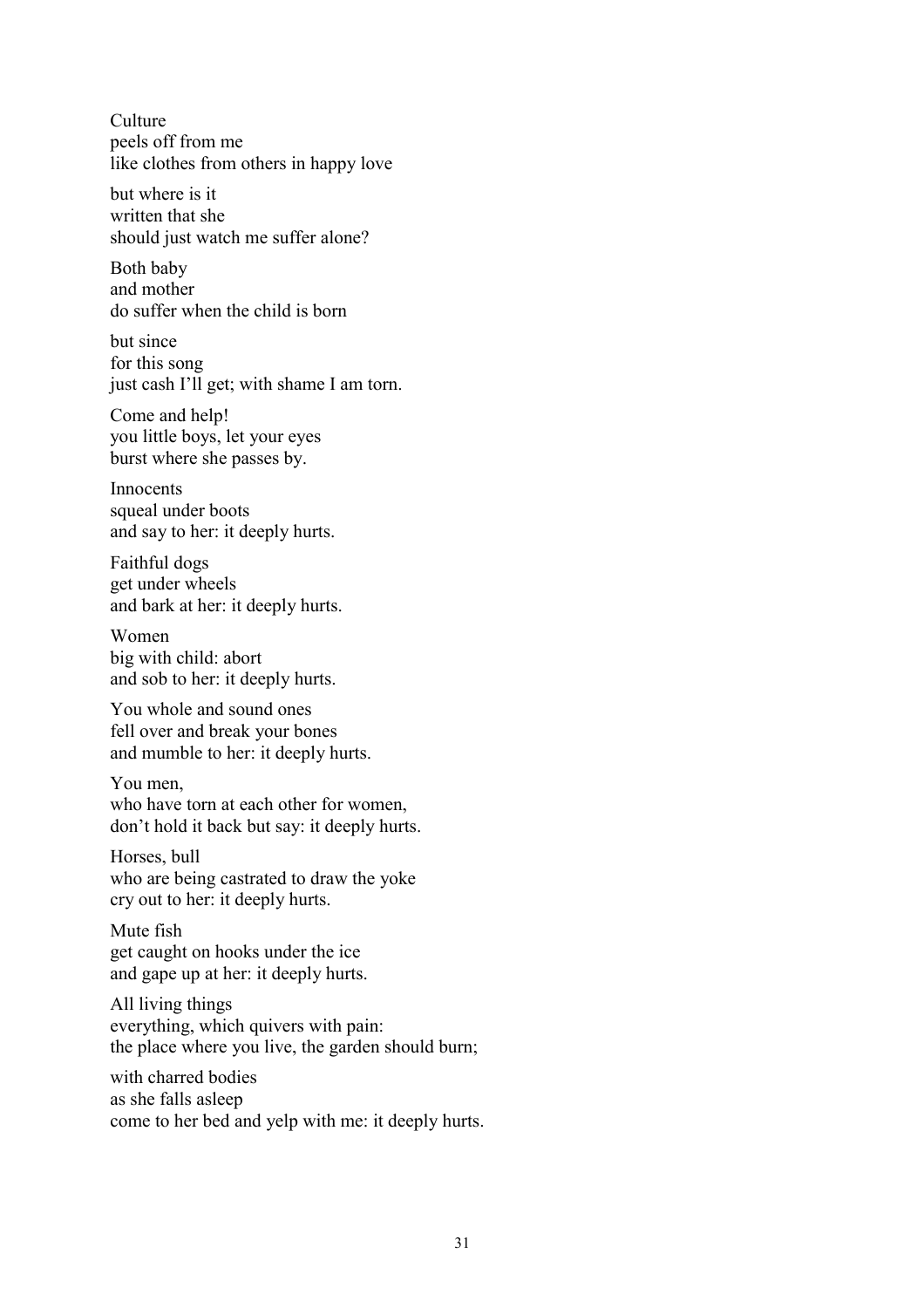Make her hear this as long as she lives for caprice, her own worth she has denied

without-within from the living fugitive the very last refuge she has deprived.

*Translated by Thomas Kabdebo*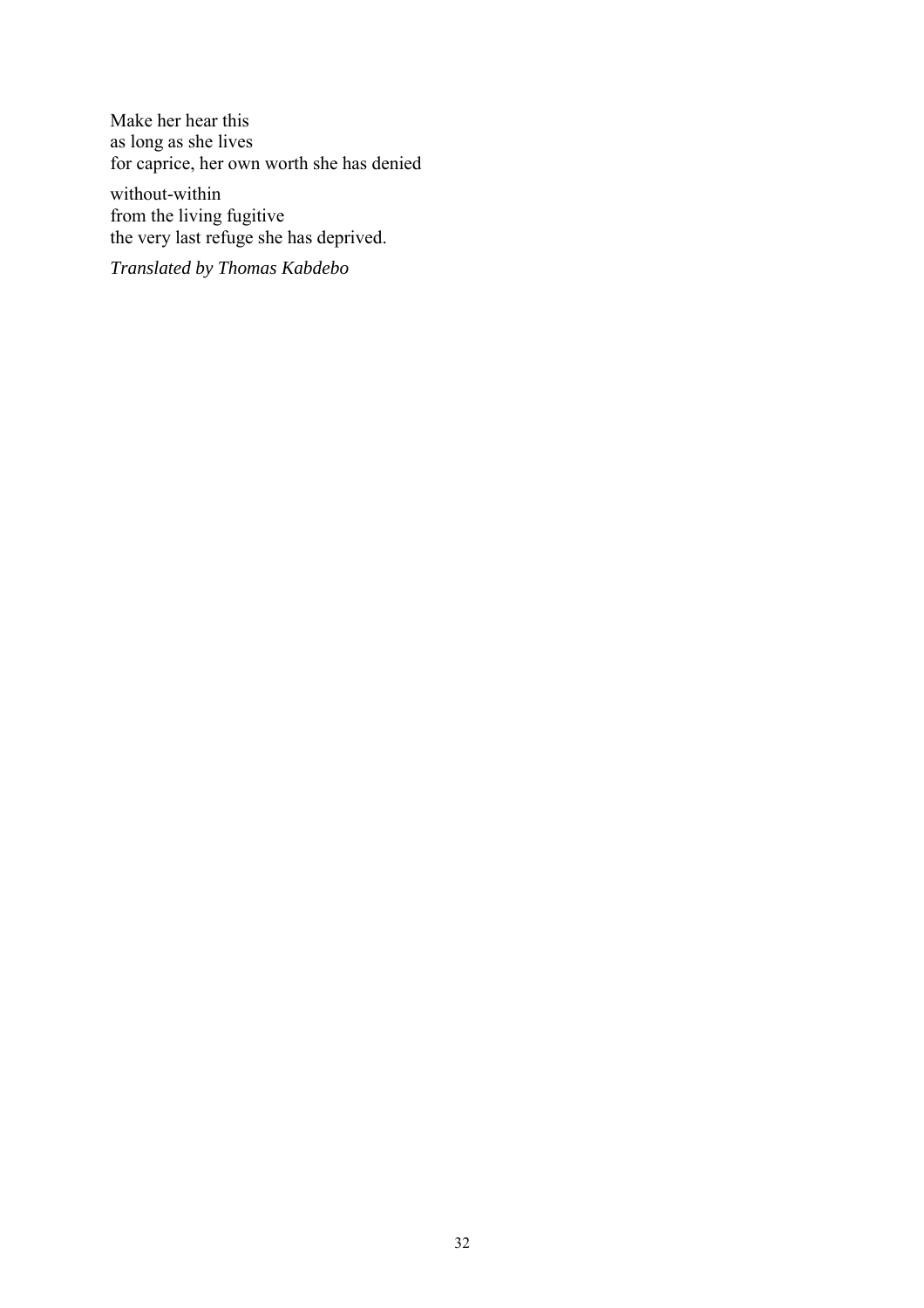#### **Welcome to Thomas Mann**

Just as the child, by sleep already possessed, Drops in his quiet bed, eager to rest, But begs you: "Don't go yet; tell me a story," For night this way will come less suddenly, And his heart throbs with little anxious beats Nor wholly understands what he entreats, The story's sake or that yourself be near, So we ask you: Sit down with us; make clear What you are used to saying; the known relate, That you are here among us, and our state Is yours, and that we all are here with you, All whose concerns are worthy of man's due. You know this well: the poet never lies, The real is not enough; through its disguise Tell us the truth which fills the mind with light Because, without each other, all is night. Through Madame Chauchat's body Hans Castorp sees, So train us to be our own witnesses. Gentle your voice, no discord in that tongue; Then tell us what is noble, what is wrong, Lifting our hearts from mourning to desire, We have buried Kosztolányi; cureless, dire, The cancer on his mouth grew bitterly, But growths more monstrous gnaw humanity. Appalled we ask: More than what went before, What horror has the future yet in store? What ravening thoughts will seize us for their prey? What poison, brewing now, eat us away? And, if your lecture can put off that doom, How long may you still count upon a room? O, do not speak, and we can take heart then. Being men by birthright, we must remain men, And women, women, cherished for that reason. All of us human, though such numbers lessen. Sit down, please. Let your stirring tale be said. We are listening to you, glad, like one in bed, To see to-day, before that sudden night, A European mid people barbarous, white.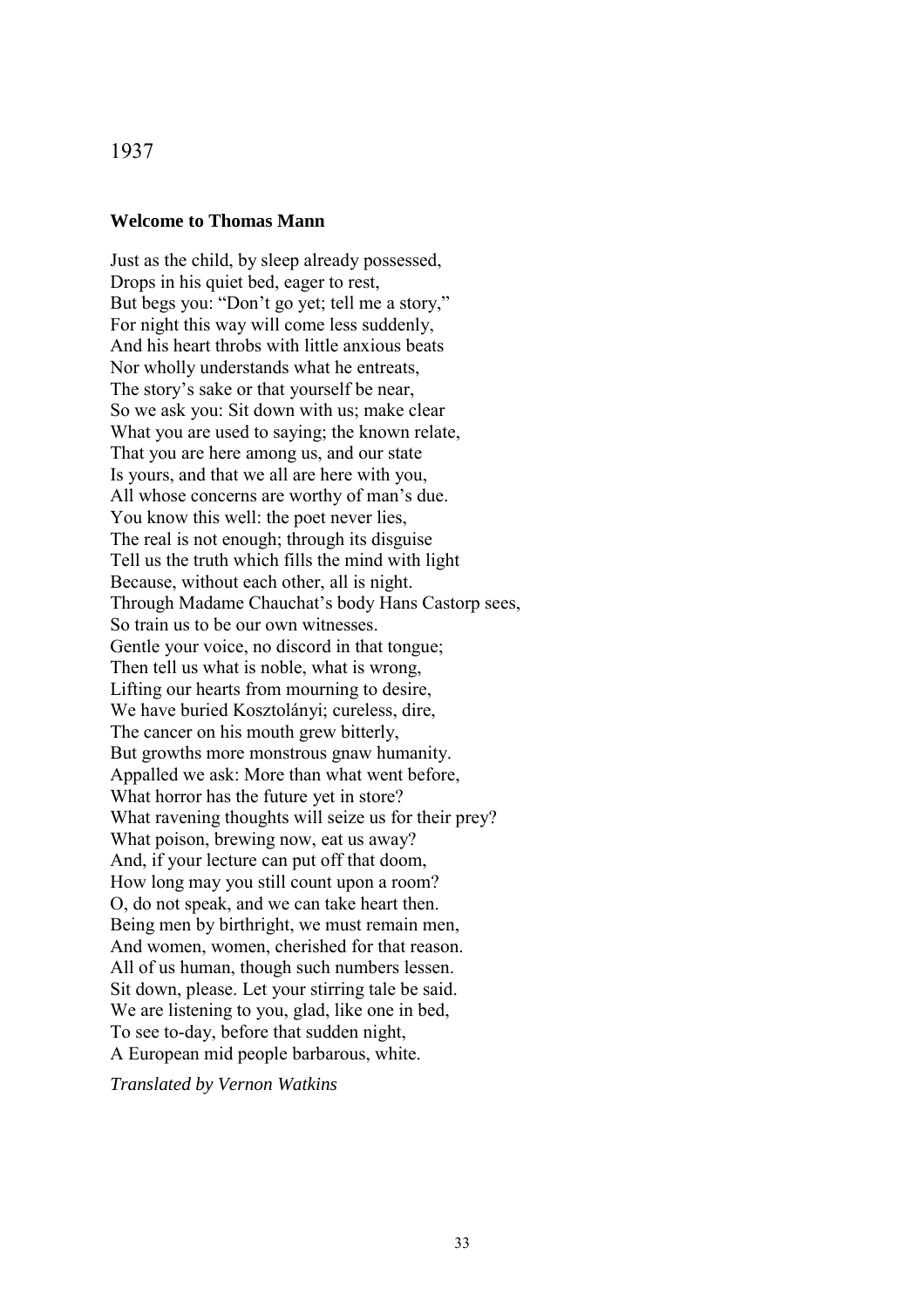#### **Ars poetica.**

I am a poet - what do I care for the art of poetry as such? Once risen up in the sky, the star of the night river's not worth much.

I've done with the milk of story books; time's slow seeping will never stop. I quaff great draughts of reality, neat world with foaming sky on top.

Pure and sweet is the source - bathe in it! Calm and tremulousness embrace each other; from the foam wise chatter rises with elegance and grace.

Other poets - what concern of mine? Wallowing in fake imagery belly - high and fired with bogus wine let them ape out their ecstasy.

I step past the revels of today to understanding and beyond. With a free mind I shall never play the vile role of the servile fool.

Be free to eat, drink, make love and sleep! Weigh yourself with the universe! I shan't hiss my inward curse to creep and serve the base bone-crushing powers.

The bargain's off - let me be happy! Or else all men will insult me; growing spots of red will mark me out, fever will suck my fluids dry.

I'll not hold my disputatious tongue. I cry to knowledge and to truth. The century, watching me, approves; the peasant thinks of me, and ploughs.

The worker's body feels my presence between two of his stiff movements; for me the shabby youth is waiting by the cinema at evening.

Where scheming villains are encamped to attack my poems' battle-lines, regiments of brotherly tanks go out and rumble abroad the rhymes.

1937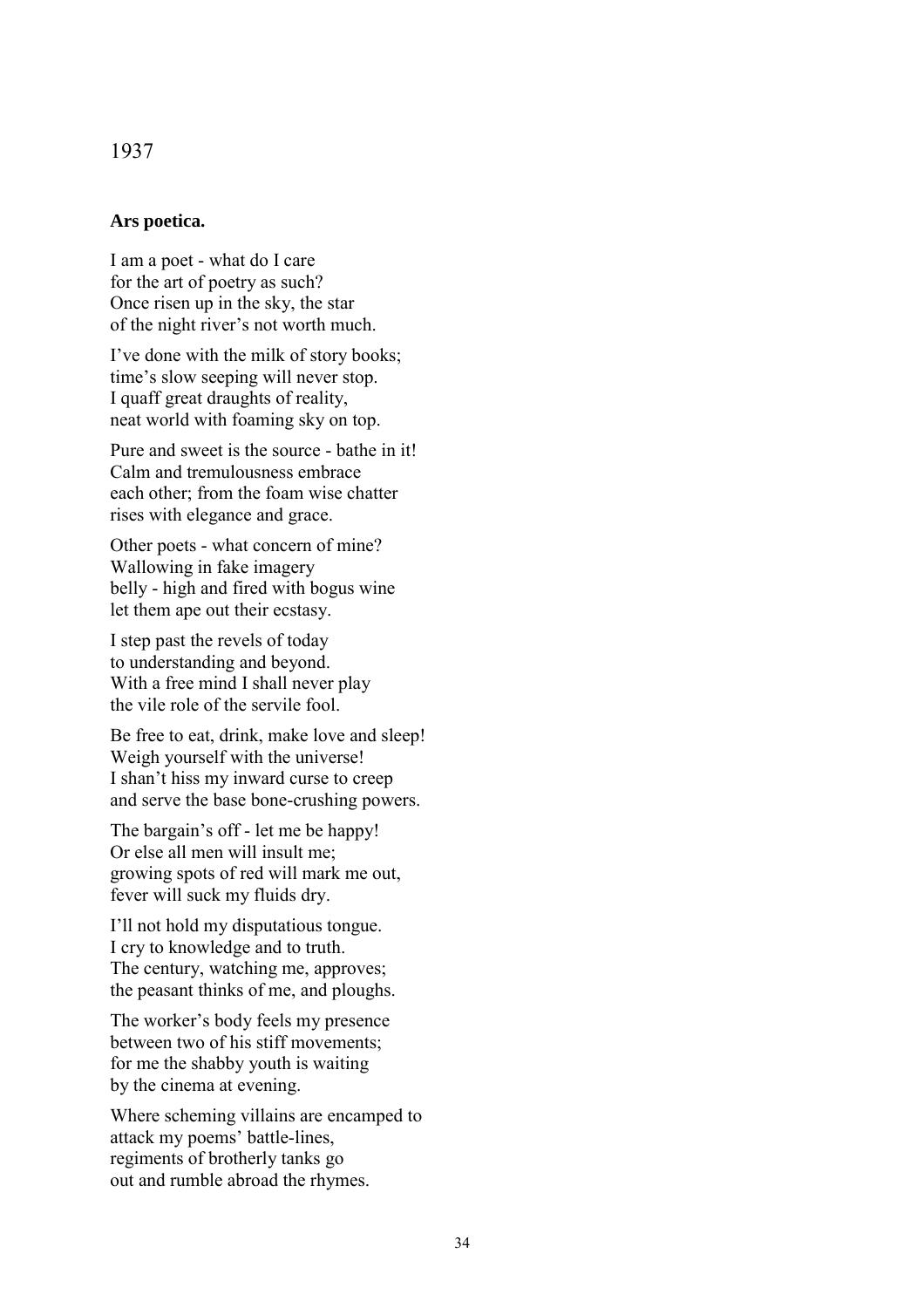I say that man is not grown-up yet but, fancying he is, runs wild. May his parents, love and intellect watch over their unruly child.

*Translated by Michael Beevor*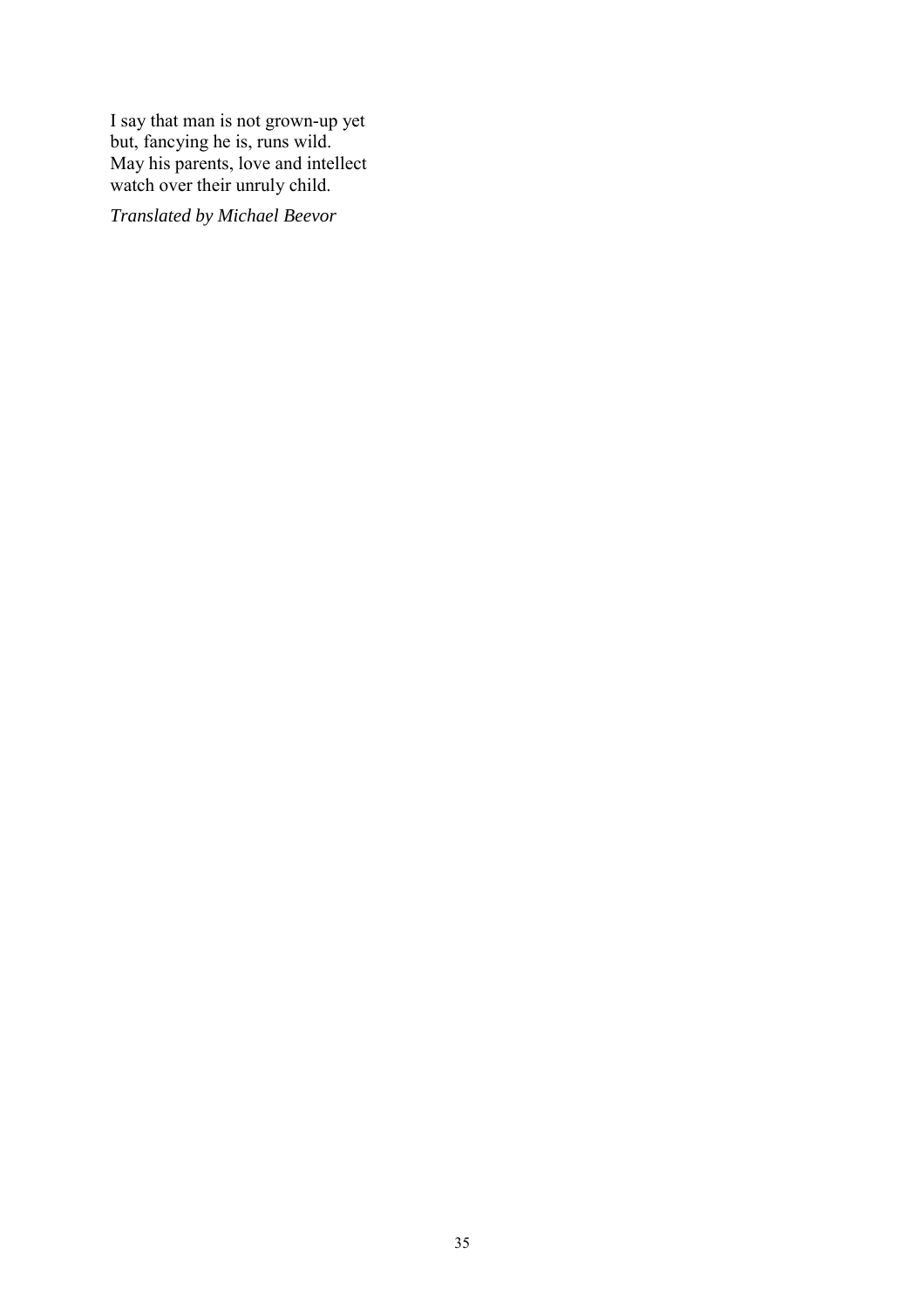#### **There was a beauty.**

There was a beauty. There was sweetness. I contemplated a delicate rose. And reality smashed down on me like a loose boulder.

The boulder is just an image. It'll be best to tell everything. The daily grind's edifying and has the whip-hand.

My instinct followed the right track. When that man came in it boomed like breakers: "I know him. Electricity. He'll switch off the mains."

I was sharpening my pencil the knife in my hand. If I stab this man I know that I shall be at peace, at last reconciled.

I was embittered. Well, all right. The whole flat will be dark and depressing. An animal can protect its home. This war's different.

Violence will just be futile. I'll get beaten up, turn sick and twisted. And no light. Where there's rule of law cash is armament.

The technology of war's changed. The splendid hero needn't draw his sword. Five pound notes are bomb explosions, pennies are shrapnel.

That's the way I reasoned it out. So I said: "Hallo" and stepped aside. At nightfall the generous moon smiled at the outcome.

*Translated by Nicolas Krasso and Lucien Rey.*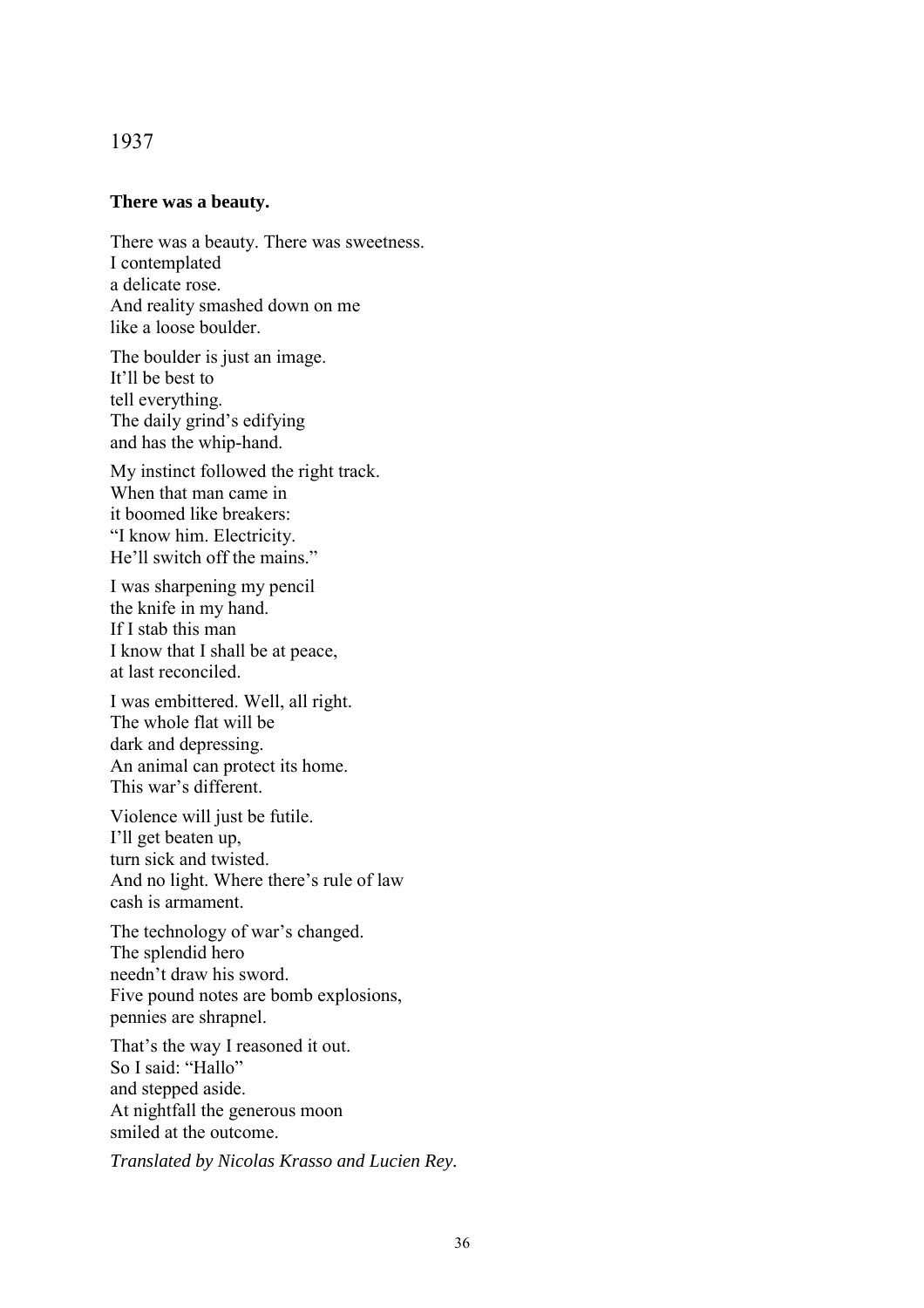#### **Behold I have found my land...**

Behold, I have found my land, the country Where my name's cut without a fault By him who is to bury me, If he was bred to dig my vault.

Earth gapes: I drop into the tin, Since the iron halfpenny, Which at a time of war came in, Has outlived its utility.

Nor is the iron ring legal tender. New world, land, rights: I read each letter. Our law is war's, the thriftless spender, And gold coins keep their value better.

Long I had lived with my own heart; Then others came with many a fuss. They said: "You kept yourself apart. We wish you could have been with us."

So did I live in vanity. I now draw my conclusion thus. They did but make a fool of me, And even my death is fatuous.

I have tried all my life to keep My footing in a whirlwind fast. The thought is ludicrously cheap That others' harm matched mine at last.

The spring is good and summer, too, But autumn better and winter best For him who finds his last hopes through Family hearths he knew as guest.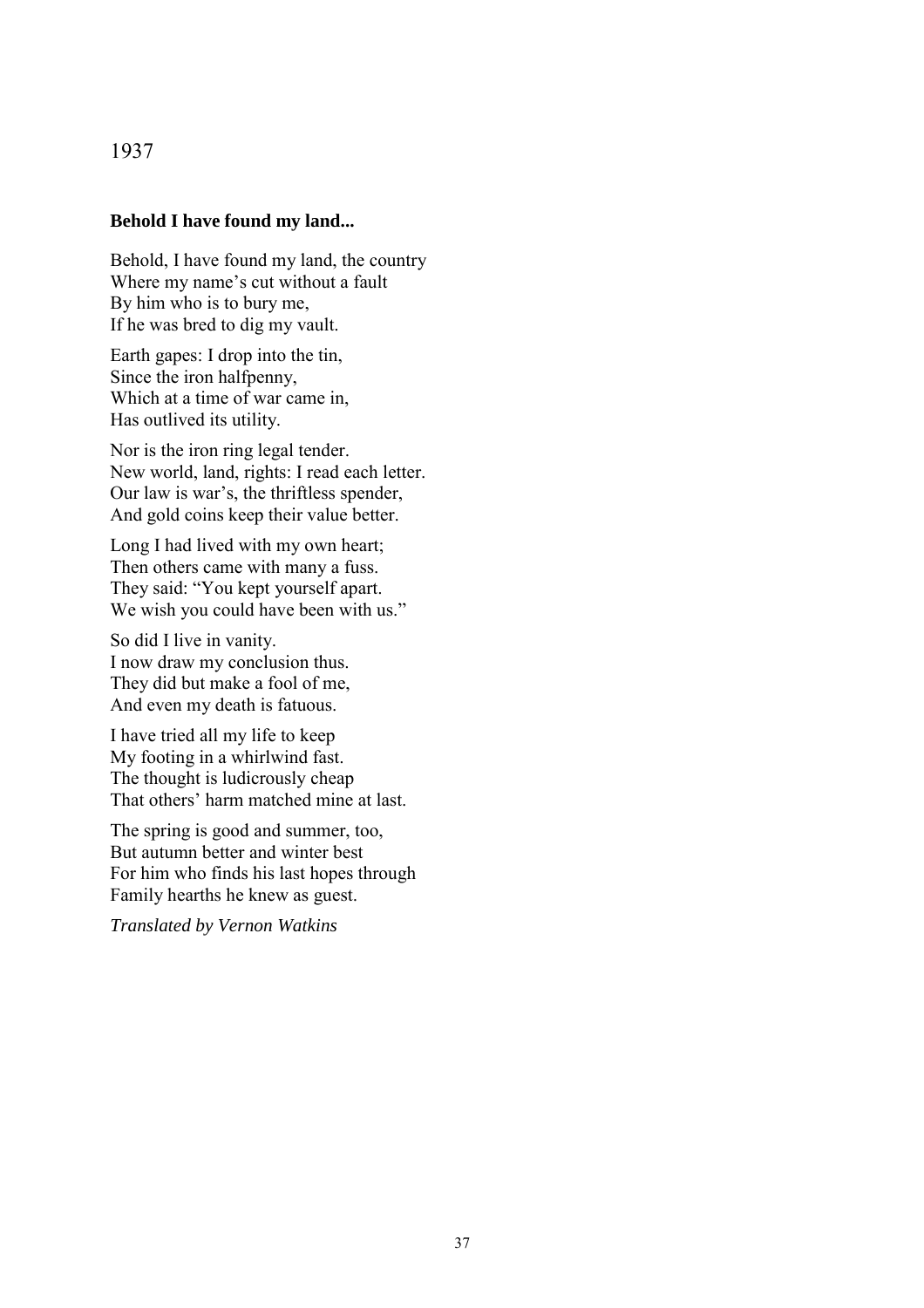#### **Notes.**

1. Attila József wrote over 600 poems. No one can claim that by selecting 20 of his most characteristic or most significant verses he has done justice to the poet. At best, the poems selected are landmarks, showing the historical development of the poet's genius, at worst, they reflect the selector's taste who excluded poems, others would have liked to see published in the first volume of József's verse to appear in English.

2. Translating for this volume started in 1956 when the editor decided to settle in England, and found, to his dismay that the poetry of Attila József was virtually unknown in the West. Since the 'Poetry of Attila József' was to have been the title of his doctorate in Hungarian in Eötvös Lóránd University Budapest, he decided that the way to translation started with philological research. The survey of translations from József in English has shown that by 1965 nearly 200 of his poems were rendered into English. From the 'New Hungarian Quarterly' published in Budapest to the 'Octagon' published in London, 21 English, Hungarian, Australian, American, and Canadian newspapers, periodicals, magazines and anthologies have published whole poems or extracts from József. Among many other notable contributors, the translators included Laurie Lee, Vernon Watkins, Anton Nyerges, J.C.W. Horne, I. Duczinska, Edwin Morgan, and R. Bonnerjea.

3. In March 1965 a translating group was formed in London to translate a number of poems by Attila József in a way that withstood both textual analysis and comparison with the original. The work consisted of socio-biographical background studies, semantic analysis of poems, stylistic analysis of verse, and a preparation of 71 variants of 16 poems that found their way into the present volume. Four other poems: 'Welcome to Thomas Mann', 'Grief' (Vernon Watkins); 'I saw beauty' (N. Krasso and L. Rey); and 'Attila József (R. Bonnerjea) were done independently, but they were found so happily matching the mood of the originals that they were included at the expense of other translations which would have been closer to the originals in the sense of the narrow letter only.

4. Examples of variants - a translation in progress - may illustrate one way of trying to achieve the effect of the original poem:

#### **a. 'literal translation': 'From a pure heart.'**

I have no mother no father no God no homeland no cradle no pall no kisses no lover.

For the third day I have eaten neither much nor little my twenty years are a power I sell my twenty years.

If nobody wants them the devil may buy them. With a pure heart I will break in if need be: I will kill a man.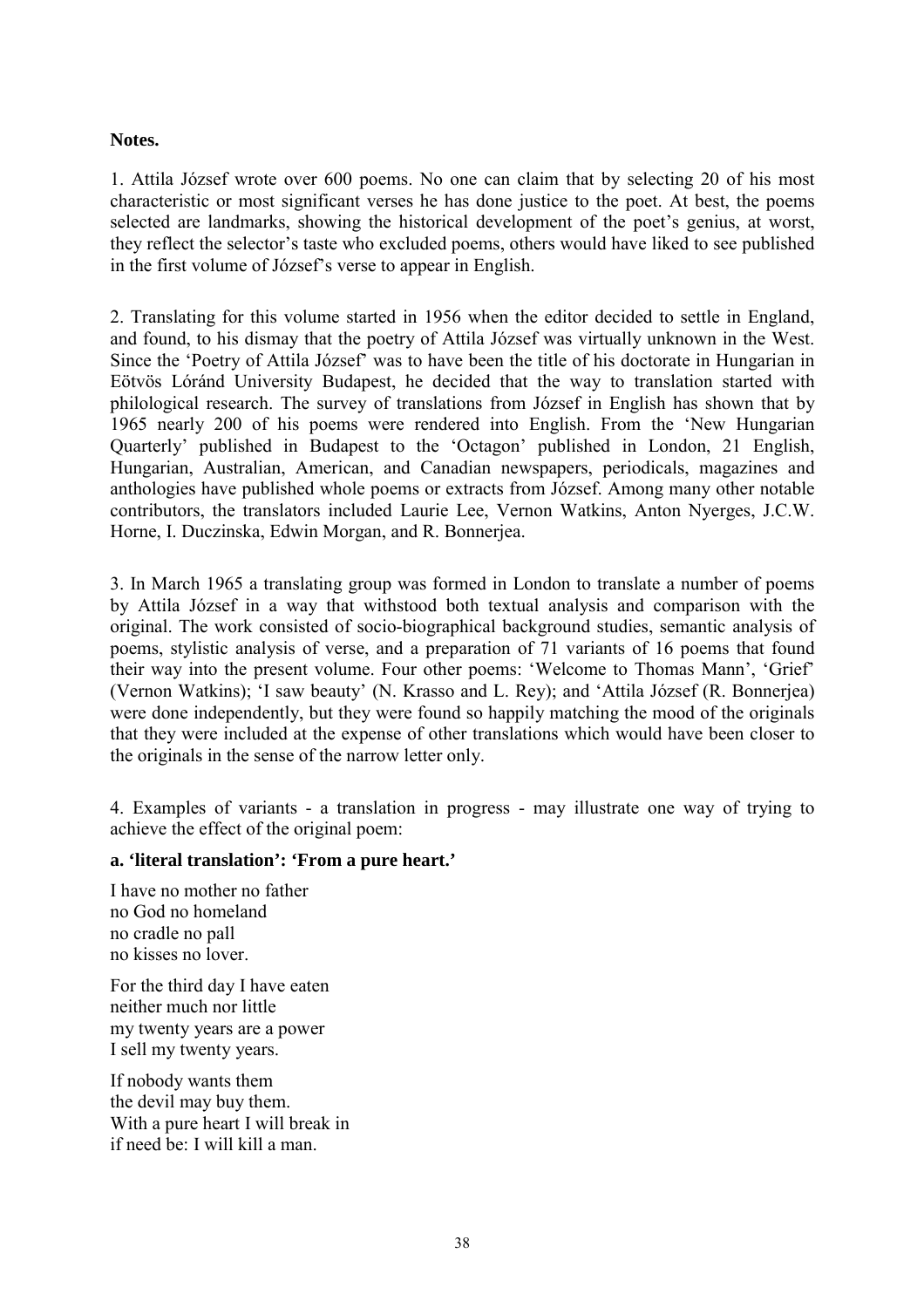They will catch me and hang me (Then) cover me with blessed earth and poisonous grass will grow on my beautiful heart.

#### **b. 'semantic translation': 'With a pure heart.'**

I have no father, no mother no God, and no homeland no cradle, no shroud no mistress, no kisses.

Three days I haven't eaten either much or little. Twenty years are my power, I shall sell my twenty years.

If nobody wants them the devil will buy them, with a pure heart I shall rob and I'll kill if I have to.

They'll catch me and string me up**,** they'll lay me in blessed earth, and deadly grass will grow on my beautiful heart.

Notes to semantic translation (by Michael Beevor): "In Hungarian this has a straightforward rhyme structure: aabb etc. It is difficult to reproduce this in English without distorting the extreme simplicity of the sentiments expressed and producing an altogether jolly effect. The poem is wholly devoid of humour and is a clear expression of the much despised emotion of self-pity combined with the mawkish truculence of youth raging at its own impotence."

#### **c. 'verse translation': 'With a pure heart'**

Without father without mother without God or homeland either without crib or coffin-cover without kisses or a lover

for the third day - without fussing I have eaten next to nothing. My store of power are my years I sell all my twenty years.

Perhaps, if no one else will the buyer will be the devil. With a pure heart - that's a job: I may kill and I shall rob.

They'll catch me, hang me high In blessed earth I shall lie, and poisonous grass will start to grow on my beautiful heart.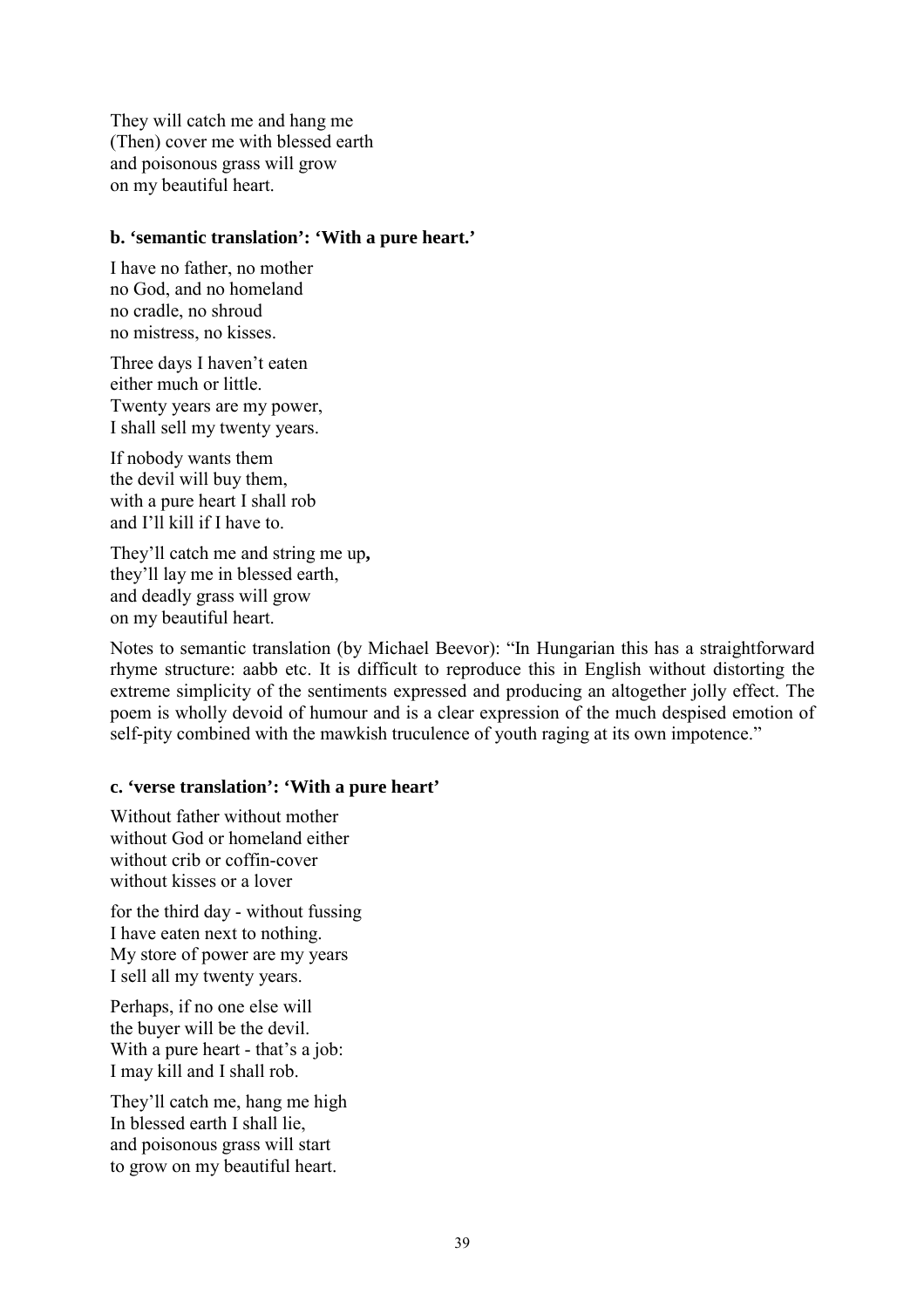5. Re-creation by association of ideas is still a remaining possibility and translations produced in this way may often surpass, match or approach the effect of the original. There can be no doctrines. Let Vernon Watkins' translation illustrate this final point:

## **'By the Danube'.**

On the bottom step that from the wharf descends I sat, and watched a melon-rind float by. I hardly heard, wrapped in my destined ends, To surface chat the silent depth reply. As if it flowed from my own heart in spate, Wise was the Danube, turbulent and great.

Like a man's muscles bending at his toil, Hammering pitching, leaning on the spade, So bulged and then contracted in recoil Each wave that rippling in the current played. It rocked me like my mother, told me a wealth Of tales, and washed out all the city's filth.

And drops of rain began to fall, but then, As though their fall, had no effect, they stopped. Yet still, like one who stayed at the long rain Out of a cave, my gaze I never dropped Below the horizon. Endlessly to waste, Drably like rain fell all bright things, the past.

The Danube just flowed on. And playfully The ripples laughed at me as I reclined, A child on his prolific mother's knee Resting, while other thoughts engaged her mind. They trembled in time's flow and in its wake As tottering tombstones in a graveyard shake.

# **2.**

I am he who has gazed a hundred thousand years On that which he now sees for the first time. One moment, and fulfilled all time appears In a hundred thousand forbears' eyes and mine.

I see what they could not because they must Drag hoes, kill and embrace, for this enrolled, And they, who have descended into dust See what I do not, if the truth be told.

We know each other as sorrow and delight. I, in the past, they in the present live. They hold the pencil in the poem I write. I feel them and evoke what they now give.